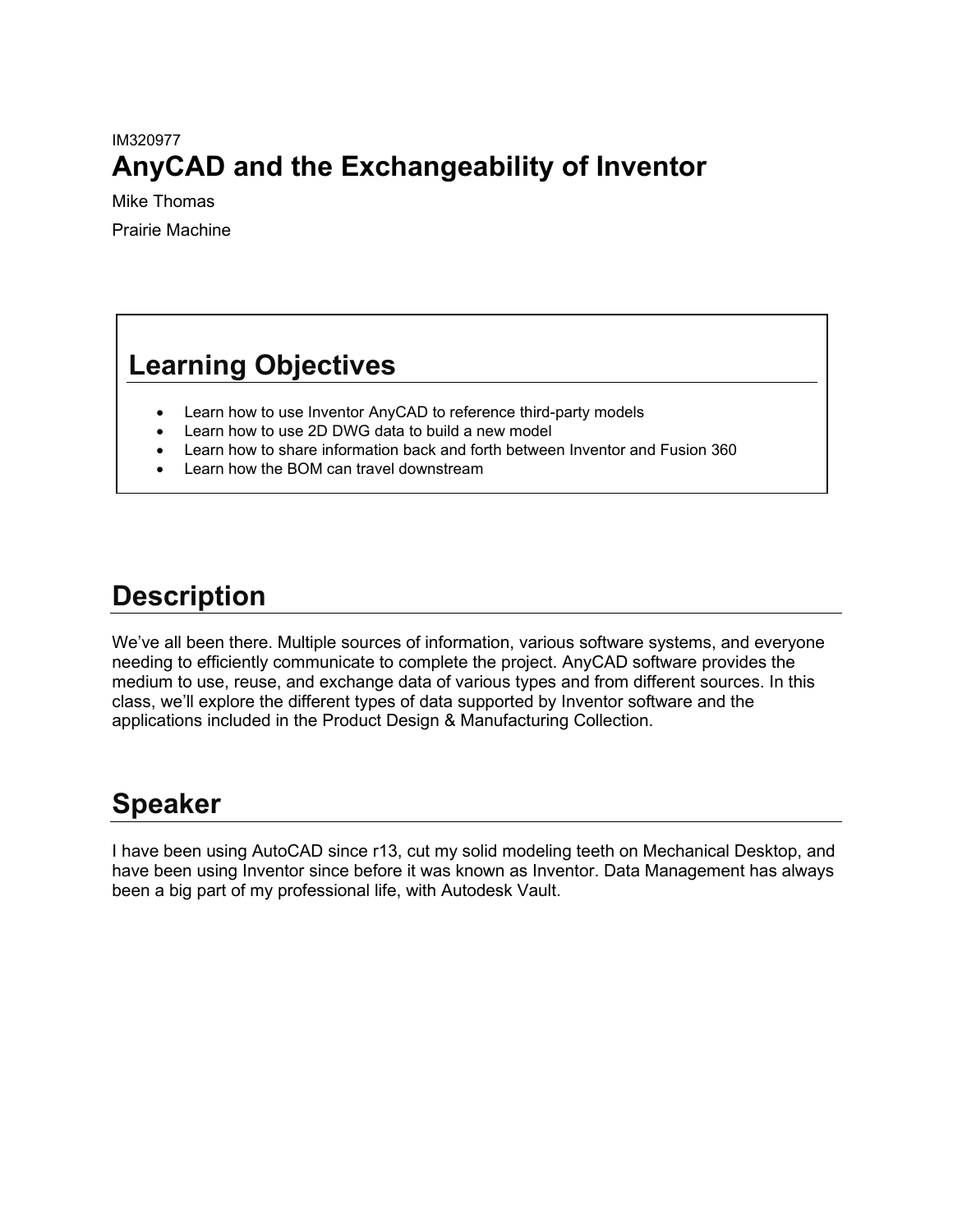# **AnyCAD, AnyTime, AnyWhere, Your Way**

**AnyCAD** is the name given by Autodesk to Inventor's ability to work with and exchange data from a variety of sources. Inventor natively imports and maintains associativity with all major CAD file formats. And not only with 3rd party formats, Inventor *talks* with AutoCAD, Revit, Fusion 360, and other products within the Autodesk family.

Why is this important? Here's Scott Moyse from designandmotion.net…

*"There are plenty multi-CAD workplaces knocking about, whether that's because of mergers, legacy decisions in different departments or a heavy reliance on contract design staff. But this is also a big deal for the CAM users out there, those guys are receiving various data formats from all their clients every day… and they are also subject to in process change just like everyone else is."*

With **AnyCAD** you do not just import the data, you associatively link it. So, opposed to a static component sitting in your design, you have a component that updates with changes to the original native file.

A different division uses Solidworks? No problem – associatively use it in your assemblies

Your customer uses Solid Edge? No problem – export to the Solid Edge format

The vendor is supplying data in 2D AutoCAD? No problem – underlay it into a sketch and build the 3D model

Contractor needs your model for their Revit BIM? No problem – exchange the data smartly

**AnyCAD** allows you to effectively leverage non-native files and is built into Inventor.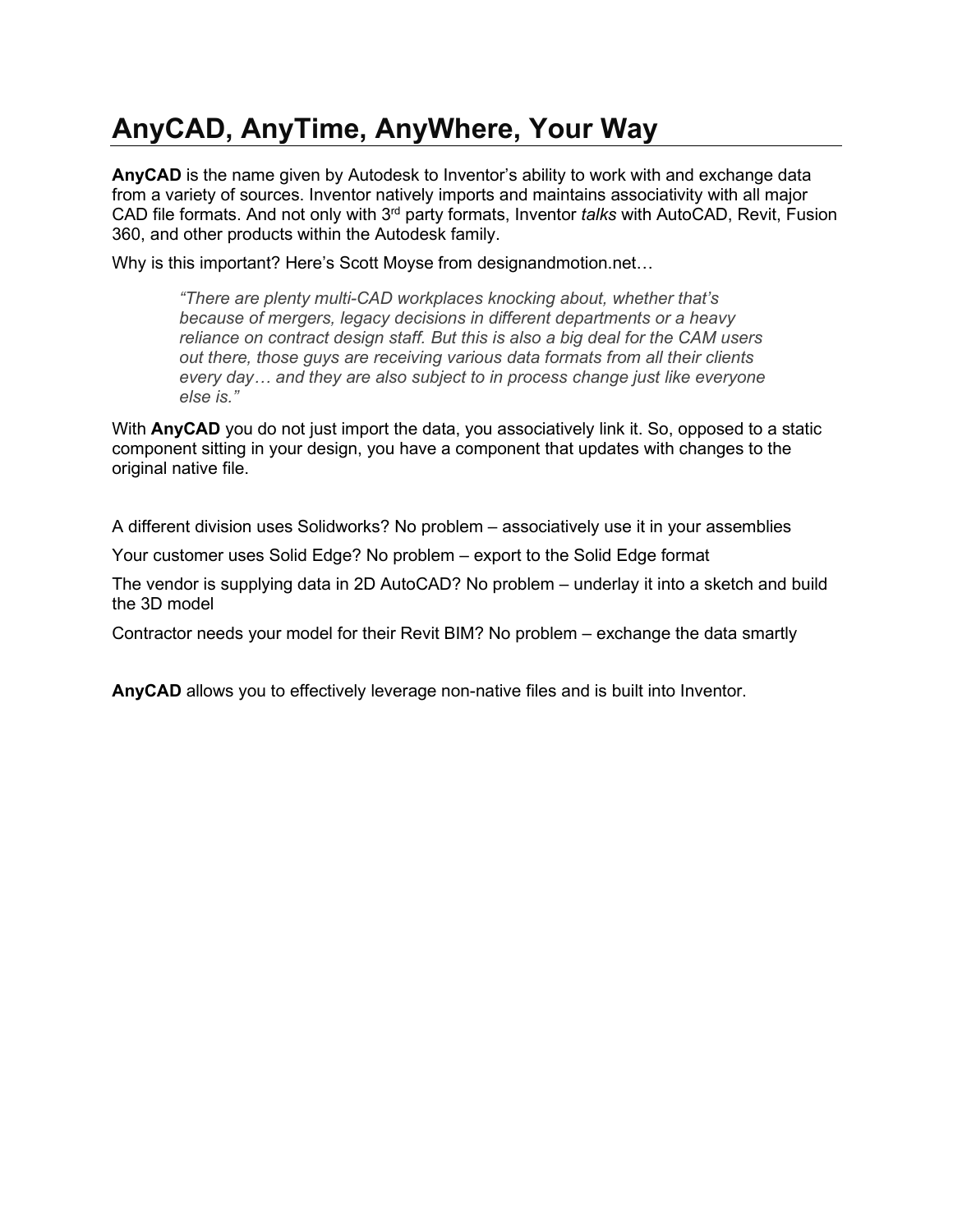# **Holler, If You Hear Me!**

### **Non-Native Data**

At the heart of AnyCAD is the ability to import non-native files. The type of file determines the available options.

What does this include?

- 3<sup>rd</sup> party files from CATIA, NX, Pro-E/Creo, Rhino, Solid Edge, and Solidworks
- Neutral formats IGES, JT, Parasolid, OBJ, SAT, STL, and STEP
- IDF
- Autodesk Alias



*Figure 1: Inventor Open Files of Type*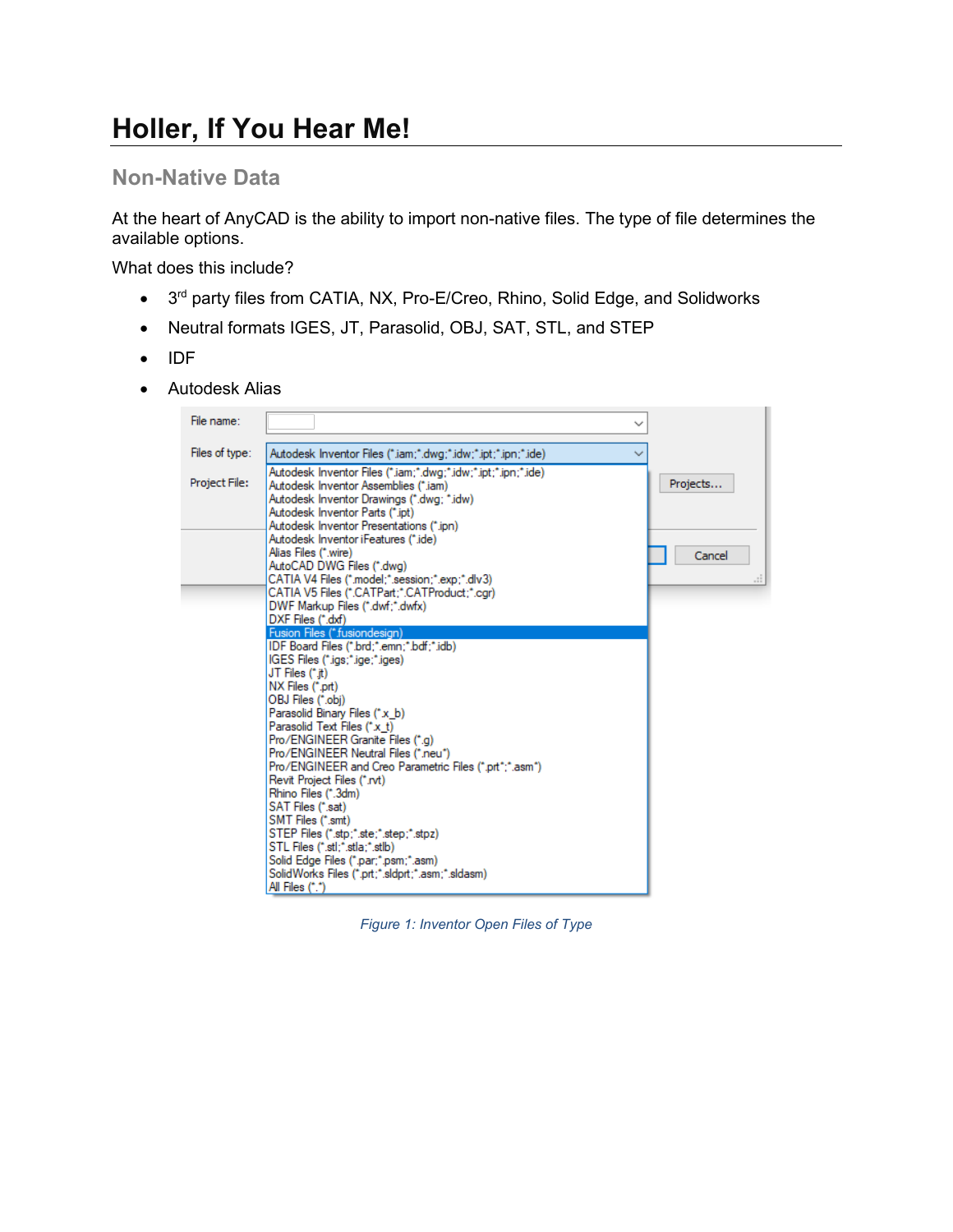### **Convert vs Reference**

Utilizing **AnyCAD**, you decide to either import the 3rd party model - converting it to Inventor parts and assemblies or use a Reference Model to establish a link to the 3rd party model. With the reference, as the 3rd party model changes, the changes reflect within your Inventor model.

A **Referenced Model** behaves as an imported model. You can apply assembly constraints, include it in weldment operations (Welding, Machining, etc), and assign iProperties. The referenced model has Mass Properties, including mass and volume. The model appears in the Bill of Materials and is checked-into Vault.

You can open or import model files from other CAD systems. You can also place part and assembly files as components into new or existing Inventor assemblies.

How do I decide which option to use?

- Does the model represent a purchased part that we are not modifying? IMPORT… insert it and forget it. Consider them as content center components.
- Is the model from the customer or supplier and we are anticipating changes? REFERENCE MODEL… why rebuild/redo when you can just have it update with changes?
- Do we need to modify the model? IMPORT

When opening or placing a 3rd party CAD file the following dialog appears.

- **Reference Model:** maintains the link to the selected file enabling the model to update as the model changes
- **Convert Model:** converts the model into Inventor parts and assemblies, the resultant model is not linked to the original



*Figure 2: Import Dialog*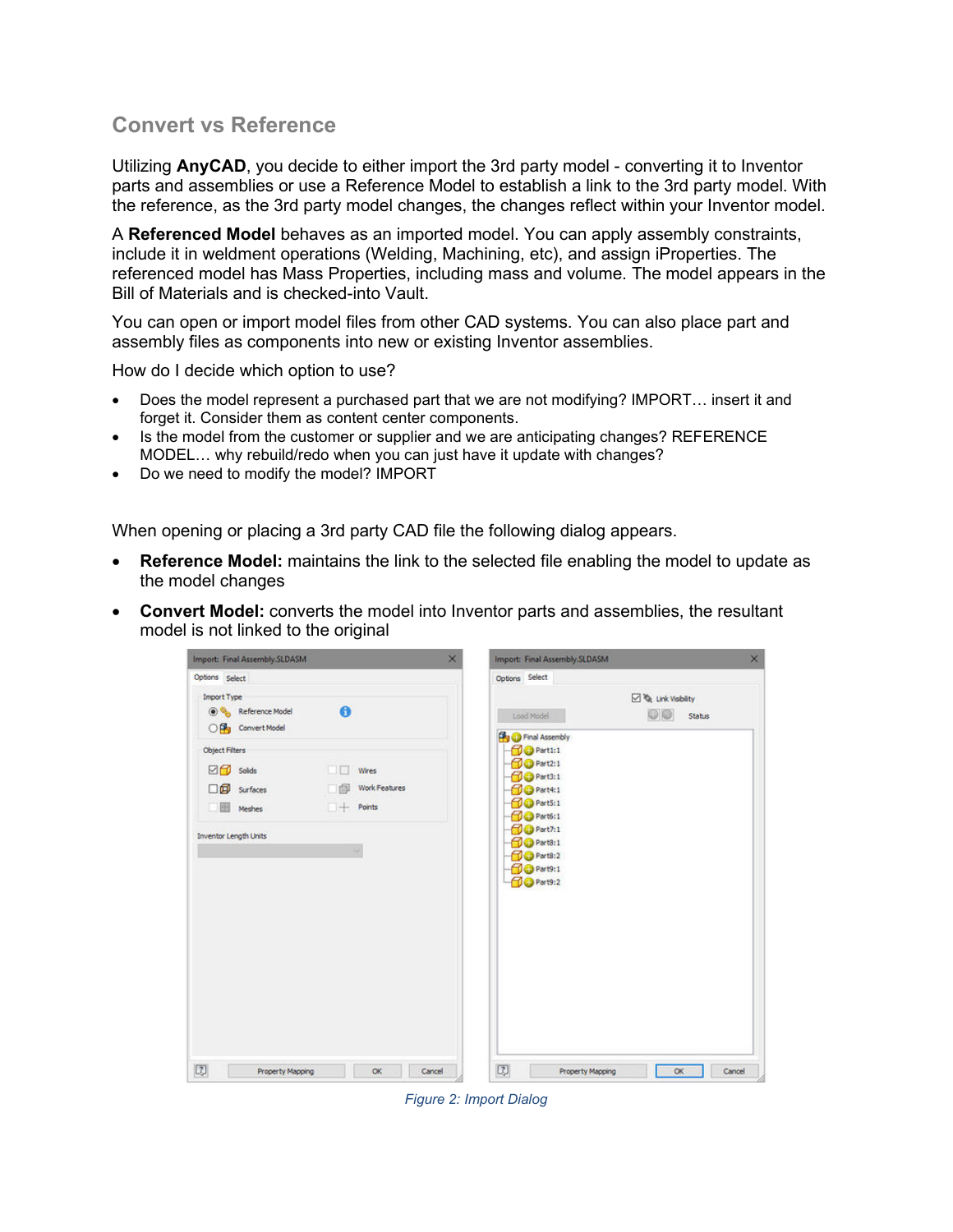Depending on the type of file, the **Reference** option may be disabled.

Use the **Object Filters** to specify the type of geometry to import.

- **Solids** imports solid bodies and water-tight stitched shells as individual solid bodies
- **Surfaces** imports surface bodies
- **Meshes** imports meshes. Mesh data is for visualization purposes only
- **Wires** import wires
- **Work Geometry** imports the desired work geometry

Use the **Inventor Length Units** to specify the type of Inventor length units for the imported geometry and parameter values. The unit value selected only changes the length units for the new document.

Select **Reduced Memory Mode** only if you are translating a large data set and expect additional memory will be required to complete the operation. This setting increases memory capacity and decreases performance. **Reduced Memory Mode** minimizes memory consumption by saving each component to disk during the import process.

When converting the model use the **Assembly & Part Options** to specify how to import solids into the file. Assembly Options:

- **Assembly** preserves the source structure
- **Multi-body** part imports an assembly as multiple solid bodies into a single part
- **Composite Part** creates composites from the imported levels, layer, or groups.

Part Options:

- **Composite** imports the assembly as a single composite feature in the part environment
- **Individual** imports the assembly as a single composite feature in the part environment
- **Stitch** (IGES and STEP files only) stitches several edge-matched surfaces or faces together

The **Update icon** within the **Quick Access toolbar** highlights and the lightning bolt icon appears within the browser indicating the original imported file has changed since it was initially referenced into Inventor. Select the **Update icon** or *right-click* on the item within the browser to load the revised version and incorporate the changes.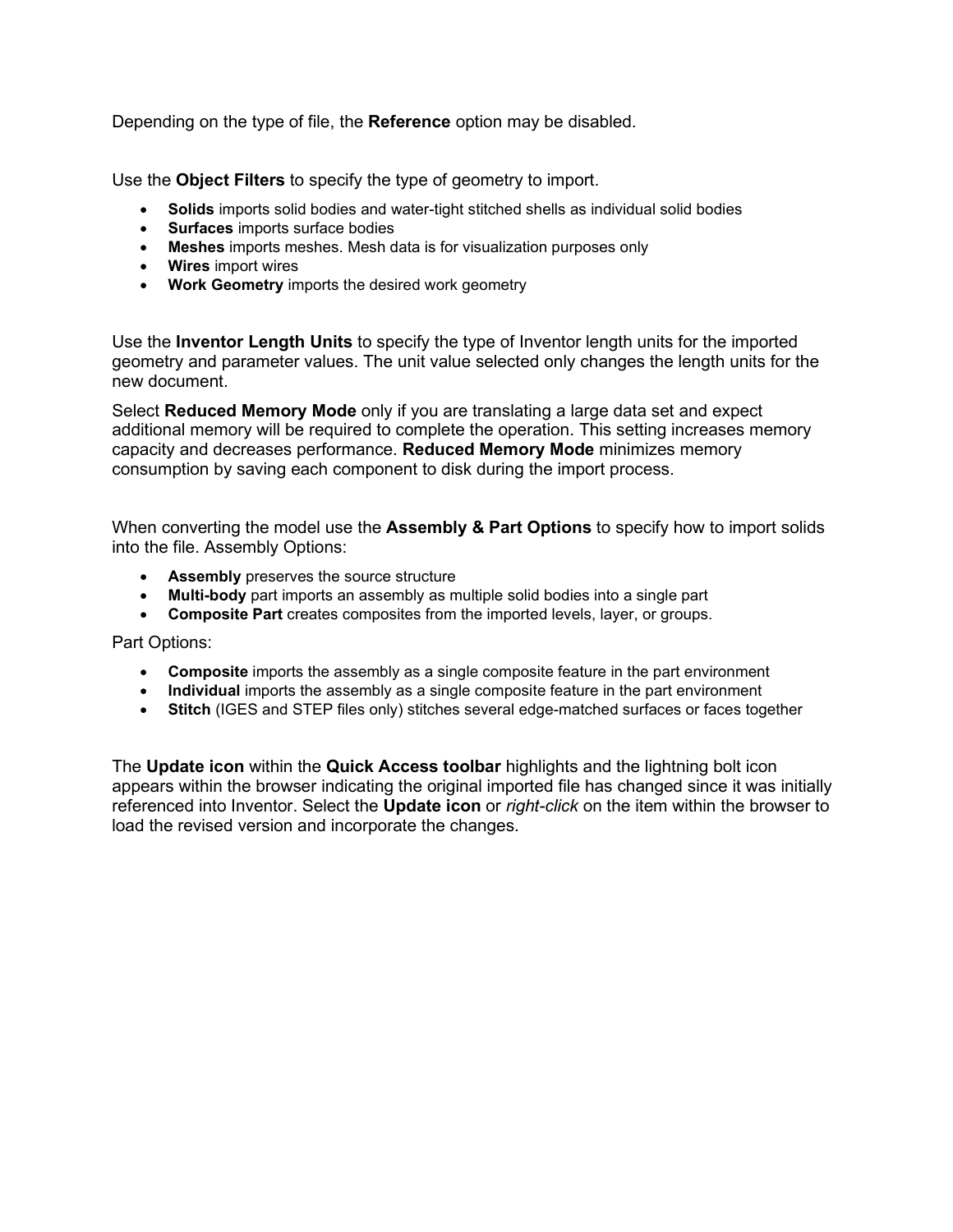Use the **Select tab** to select the file or bodies to import/reference. If you see a yellow + Inventor includes the selected object. Use the grey \ to exclude the item from import.



*Figure 3: Select tab*

Use **Property Mapping** to map properties from CATIA, Pro/Engineer and Creo parametric, NX, STEP, Solid Edge, and Solidworks to standard Inventor properties.

|                          | DR_Vault Working Folder\Designs\TEMPLATES\PMP INVENTOR STYLES\Import Properties |          |  |
|--------------------------|---------------------------------------------------------------------------------|----------|--|
| <b>Inventor Property</b> | <b>SolidWorks</b>                                                               | $\omega$ |  |
| Title                    | Title                                                                           |          |  |
| Subject                  | Subject                                                                         |          |  |
| Author                   | Author                                                                          |          |  |
| Keywords                 | Keywords                                                                        |          |  |
| <b>Comments</b>          | Comments                                                                        |          |  |
| Last Saved By            | Last Saved By                                                                   |          |  |
| Revision Number          | Revision                                                                        |          |  |
| Category                 |                                                                                 |          |  |
| Manager                  |                                                                                 |          |  |
| Company                  | CompanyName                                                                     |          |  |
| <b>Creation Date</b>     | Created                                                                         |          |  |
| Part Number              | PartNo                                                                          |          |  |
| Project                  | Project                                                                         |          |  |
| Cost Center              |                                                                                 |          |  |
| Checked By               | Checkedby                                                                       |          |  |
| <b>Checked Date</b>      | CheckedDate                                                                     |          |  |
| Eng. Approved By         | <b>EngineeringApproval</b>                                                      |          |  |
| Eng. Approved Date       | EngAppDate                                                                      |          |  |
| Status                   | <b>Status</b>                                                                   |          |  |
| Web Link                 |                                                                                 |          |  |

*Figure 4: Property Mapping*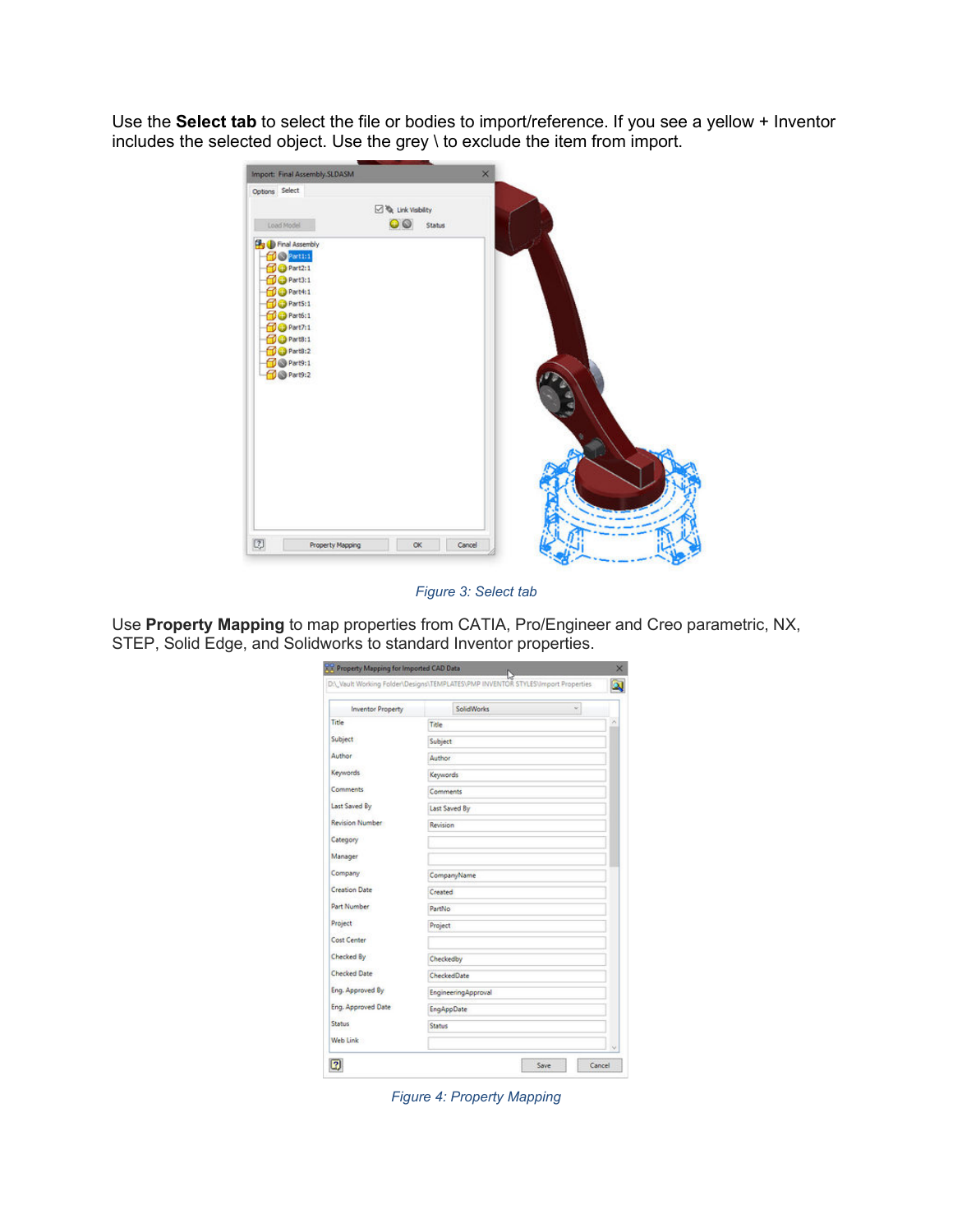### **Inventor from the Future**

**AnyCAD** allows you to work with versions of Inventor files that are later than the version you are working in.

For example, you are working with Inventor 2019 and your customer sends you a 2020 file. You can place this component into your 2019 assembly.

If you happen to migrate to a newer version of Inventor, the future version references are migrated to standard Inventor place relationships.

#### **Mesh Data**

A **3D Mesh** is a 3D model built from a series of polygons. **Mesh elements** are typically triangles or quadrangles and allow for faster processing than other techniques. Systems like 3DS Max, Maya, and Blender 3D generate meshes as do processes generating 3D models from point clouds. In addition, the neutral formats STL and OBJ typically contain mesh information.

Note, the exported resolution of the geometry manages the accuracy, display, and interpretation of the data by annotations.

Inventor does not allow for STL or OBJ to be inserted as a reference, however, use mesh geometry as spatial references for designing components. Within Inventor use the mesh geometry to:

- add work features
- Inspect (measure)
- create surfaces and faces
- create 2D sketches and project mesh edges/vertices into 2D sketches
- constrain geometry (Assemble, Joint, and Constrain)

**Fit Mesh Face** creates surfaces from selected mesh facets. You can specify the surface/face type.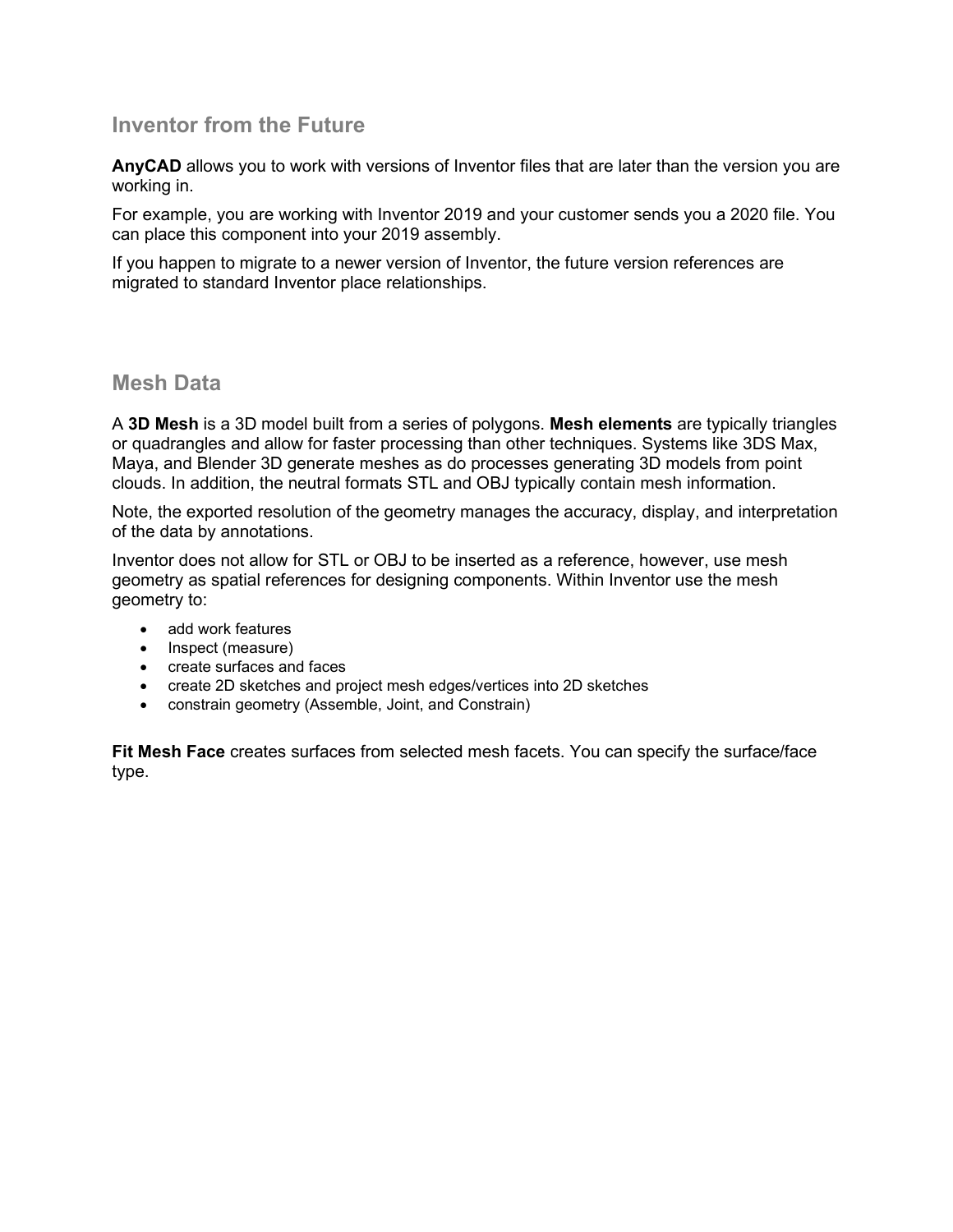### **DWG Underlay**

You can create 3D Inventor parts associative to source 2D geometry created in AutoCAD. The 3D part created in Inventor associatively updates when the 2D geometry changes in AutoCAD.

Use the **Import** command (3D Model tab) to insert an AutoCAD DWG file as an *associative* **DWG underlay.** When the updating the original DWG file in AutoCAD, the corresponding Inventor files update with changes to the geometry size or position.

After selecting the drawing, you select a plane, planar face, sketch, or sketch curve to set the plane for sketch orientation. Finish the insertion by selecting the desired insertion point. Inventor pins (grounded) the underlay to the selected location.



*Figure 5: DWG Underlay*

In an assembly file, you can use the **Joint, Constrain,** and **Assemble** to create relationships between the DWG underlay geometry and a part.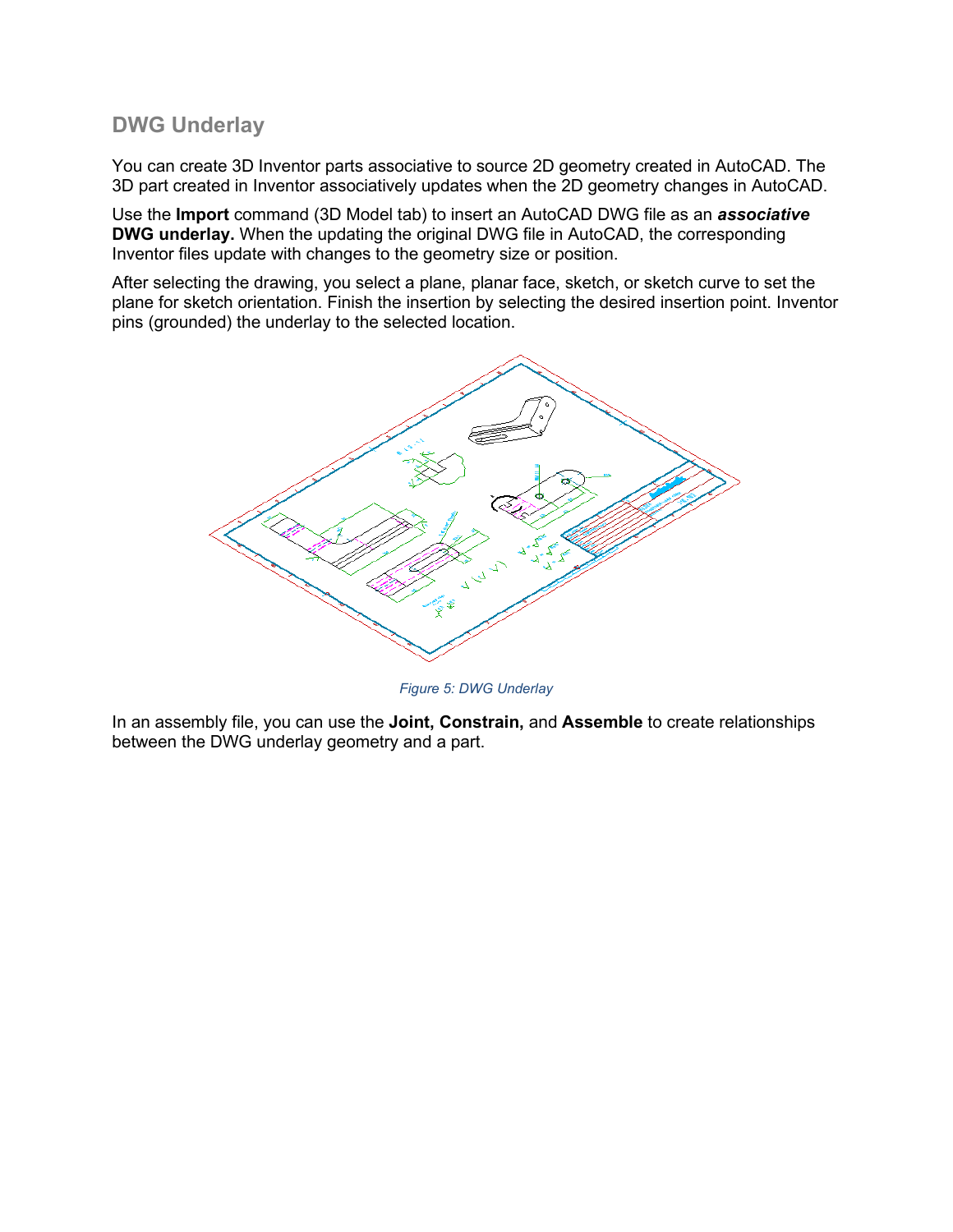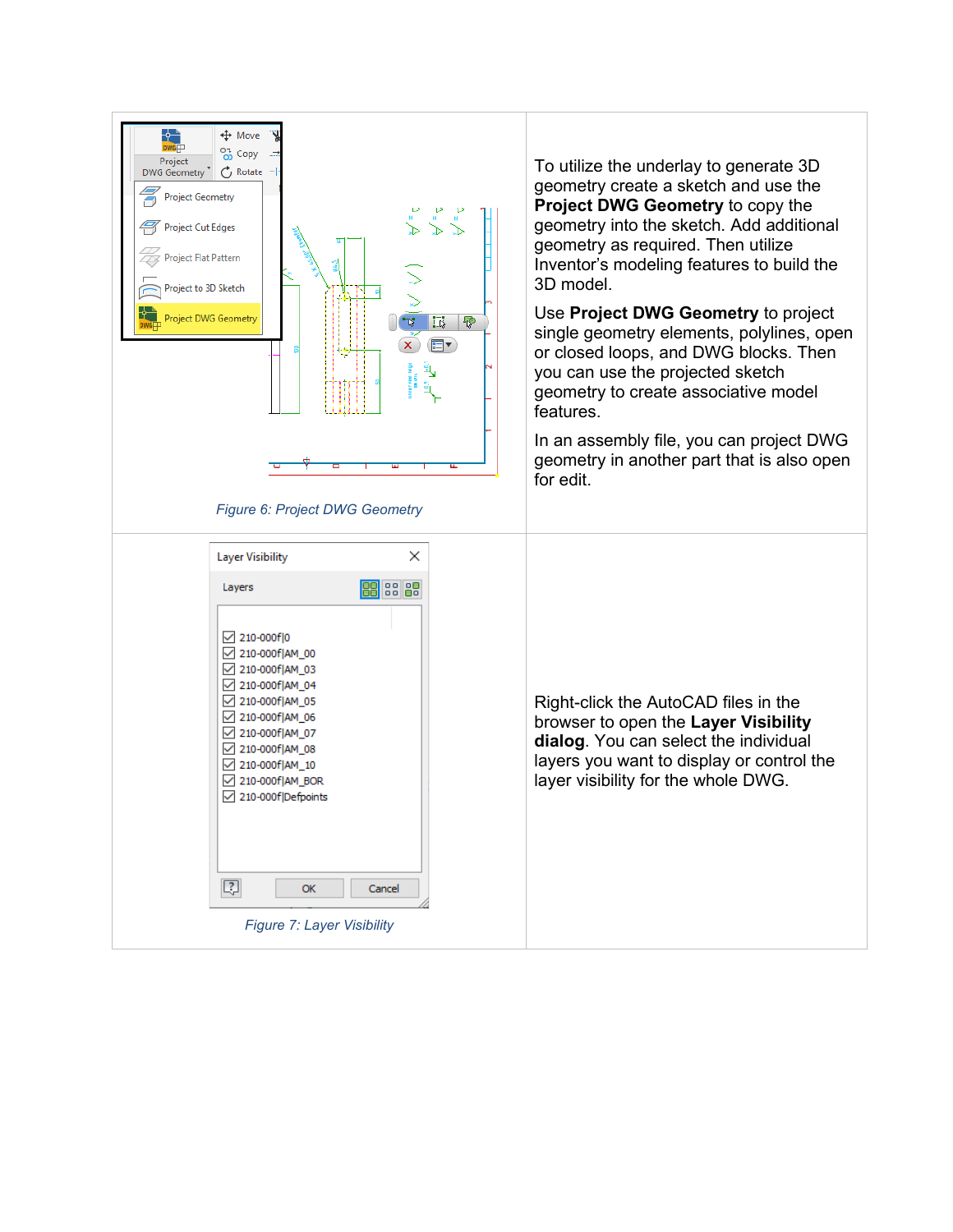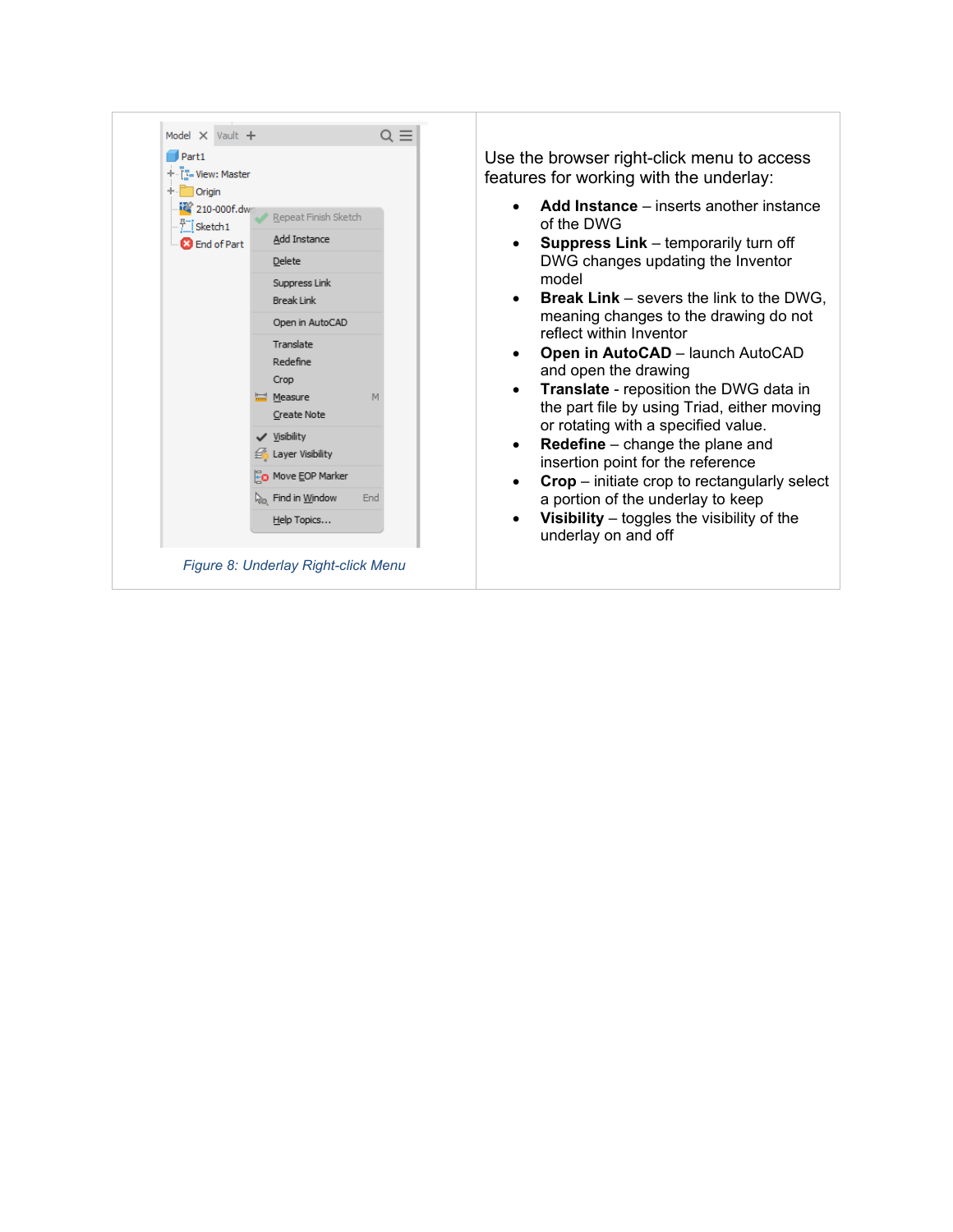## **Inventor Drawings (DWG) in AutoCAD**

Inventor provides two formats for detailing your designs as drawings, IDW and DWG.

The advantage of using DWG is you can open Inventor DWGs natively with AutoCAD (and TrueView) without any translation or exporting. Within AutoCAD you cannot change geometry, but you can annotate and detail the Inventor views. You can also add geometry, which will be visible when the drawing is opened in Inventor.

Inventor DWGs include the ability to use DWG blocks, whether created within AutoCAD or Inventor.

As a bonus, every drawing view is available within the Design Center for insertion as a block. If the Inventor view changes, use Redefine to update the block within your AutoCAD drawing.

The AutoCAD DWG Launcher understands the differences between Inventor DWG and AutoCAD DWG and opens the appropriate application (when opening drawings from Windows Explorer)

![](_page_10_Figure_6.jpeg)

*Figure 9: Inventor Views in the Design Center*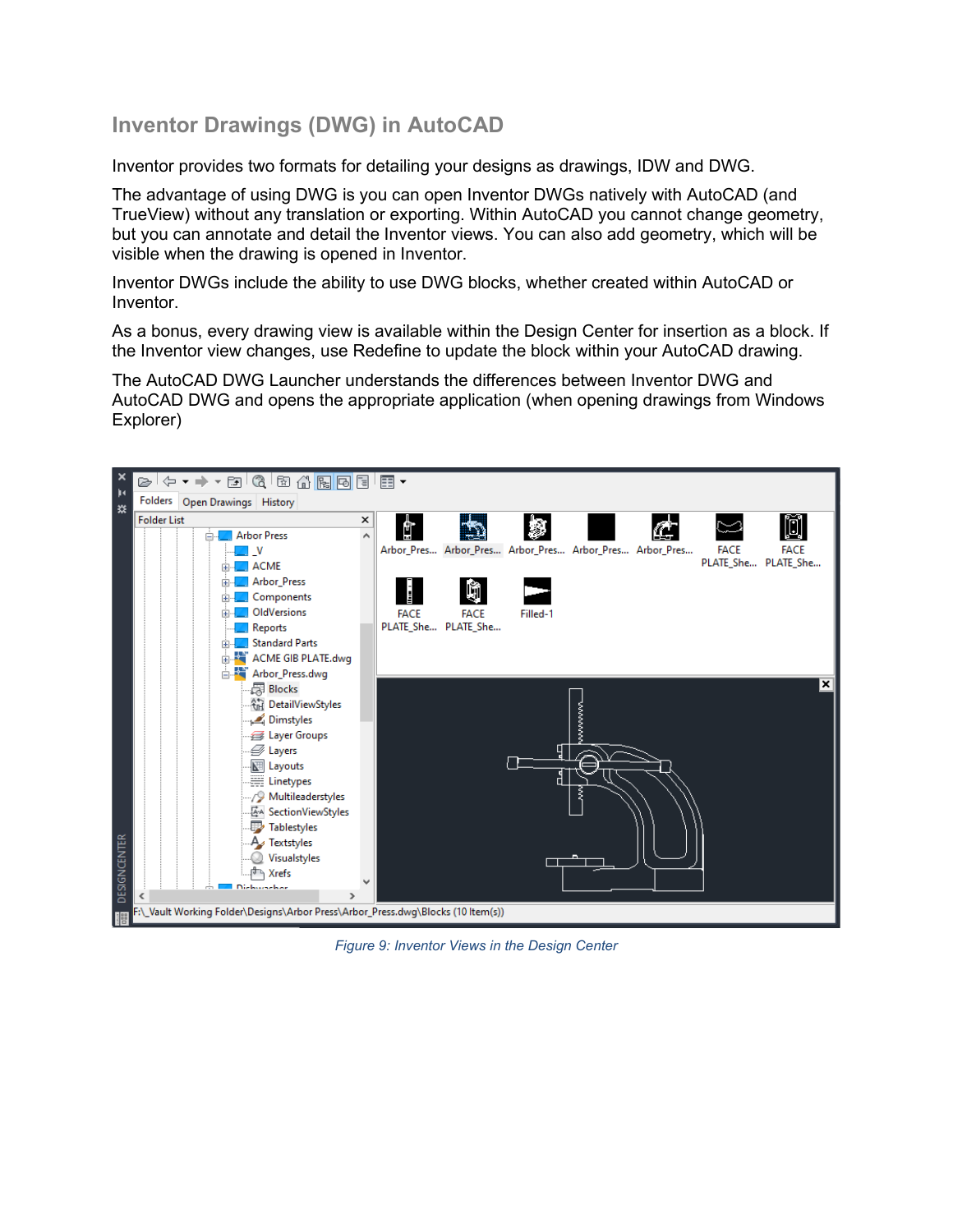#### **IDF**

The build-in **IDF Translator** transfers PCA data from your PCB layouts into Inventor (Professional). The IDF acts as the medium to transfer the designer's board layout (with components) to the mechanical design in Inventor. The IDF format consists of board/panel files as well as library data:

With Inventor, either **open** the IDF as a new assembly or part document, or **place** the component in an existing assembly. Within the dialog, use the Files of type drop-down to select IDF. Note this is an import, not an associative reference link.

Within the Import IDF Options dialog, view the summary data and then select the type of document to create:

- When imported as an assembly document, the board components translate into multiple parts contained within a new assembly.
- When imported as a part document, the board components translate into the sketches and extrusions comprising the part model hierarchy.

The advantage to importing IDF data as a single part is that it simplifies file management by reducing the number of files.

| <b>Import IDF Options</b><br><b>General Information</b>                                                                                                                     | Select the items to import, using the<br>checkboxes                                                                                                                                                                                                                   |
|-----------------------------------------------------------------------------------------------------------------------------------------------------------------------------|-----------------------------------------------------------------------------------------------------------------------------------------------------------------------------------------------------------------------------------------------------------------------|
| Board Name:<br>Test<br><b>Board Units:</b><br><b>THOU</b><br><b>IDF</b> Version:<br>3.0<br>Select document type to create<br>Assembly<br>$O$ Part<br>Select items to import | Each component is assigned a colour. You can<br>adjust the colour of the entire board, other<br>outlines, all components, or individual<br>components as needed. Select the item and<br>click the Item colour arrow to select a different<br>colour from the palette. |
| ⊟ √i <sup>1</sup> i <sup>1</sup> Test<br>In Board Outline                                                                                                                   | Use the <b>Filter Settings</b> to filter:                                                                                                                                                                                                                             |
| J <sub>D</sub> Plated Holes: 9<br>Vin Routing Outline: 1<br>Routing Keepouts: 445<br>Je Via Keepouts: 446<br>Placement Keepout: 10<br><b>E</b> Components: 458              | <b>Nonplated Holes</b> – filter by diameter<br><b>Plated Holes</b> - filter by diameter<br><b>Components</b> (resistors, chips, etc.) – filter<br>by height<br><b>Outlines</b> – filter by type (Board cutouts and<br>Keep-out areas)                                 |
| $\triangledown$<br>$\sqrt{\epsilon}$<br>Item color:<br>Reuse components in Content Center<br>Check                                                                          | By default, if you have published the IDF<br>components to the Content Center library,<br>Inventor will reuse these parts from the library<br>instead of creating new parts                                                                                           |
| $\sqrt{2}$<br>OK<br>Cancel                                                                                                                                                  | To identify any components that are not already<br>in the Content Center library select Check                                                                                                                                                                         |
| Figure 10: Import IDF Options                                                                                                                                               |                                                                                                                                                                                                                                                                       |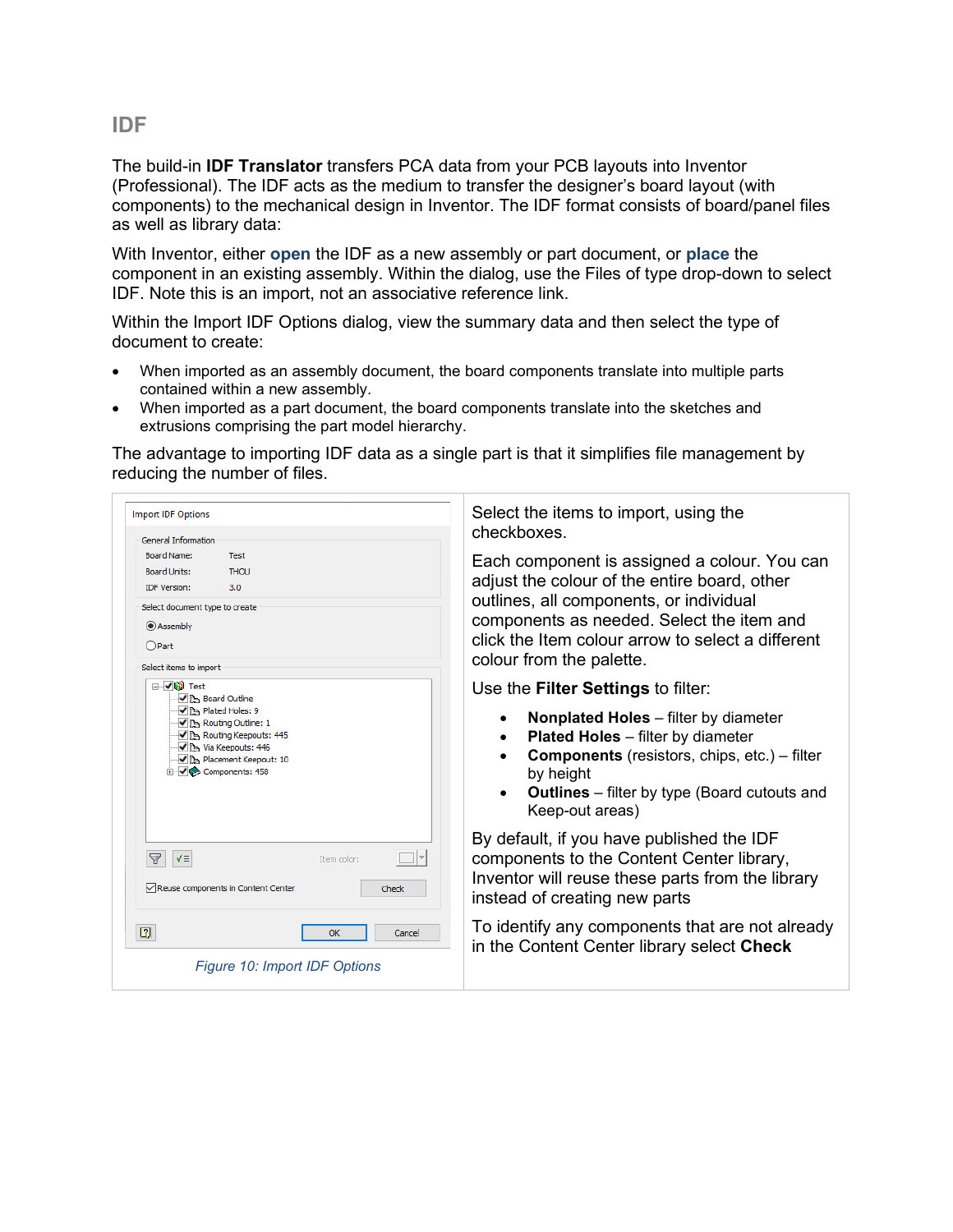### **Export**

Inventor supports many file types for export. Use **Save Copy As** or **Export** to select the desired *Save as type*, the name, and the location.

The difference between **Save Copy As** and **Export** is that *Save Copy As* provides all the options for the active file type, whereas *Export* filters the list based on the selected category.

| File name:    | $\checkmark$                                                                                                                                                                                                                                                                                                                                                                                |              |
|---------------|---------------------------------------------------------------------------------------------------------------------------------------------------------------------------------------------------------------------------------------------------------------------------------------------------------------------------------------------------------------------------------------------|--------------|
| Save as type: | AutoCAD DWG Files (*.dwg)                                                                                                                                                                                                                                                                                                                                                                   |              |
|               | AutoCAD DWG Files (*.dwg)<br>CATIA V5 Part Files (*.CATPart)<br>IGES Files (*.igs;*.ige;*.iges)<br>JT Files (*.jt)<br>OBJ Files (*.obj)<br>Parasolid Binary Files (*x_b)<br>Parasolid Text Files (*x t)<br>Pro/ENGINEER Granite Files (*.g)<br>Pro/ENGINEER Neutral Files (*.neu*)<br>SAT Files (*.sat)<br>SMT Files (*.smt)<br>STEP Files (".stp;".ste;".step;".stpz)<br>STL Files (*.stl) | Cancel<br>a. |

*Figure 11: Save as type*

Exporting from a **part** (IPT) or **assembly** (IAM) includes saving to an image (BMP, JPEG, PNG, TIFF), 3D PDF, PDF, DWG, DWF, and CAD Format (Neutral and 3rd party formats).

Exporting from a **drawing** (DWG or IDW) includes options for images (BMP, JPEG, PNG, GIF, TIFF), PDF, DWG, DWF, and DXF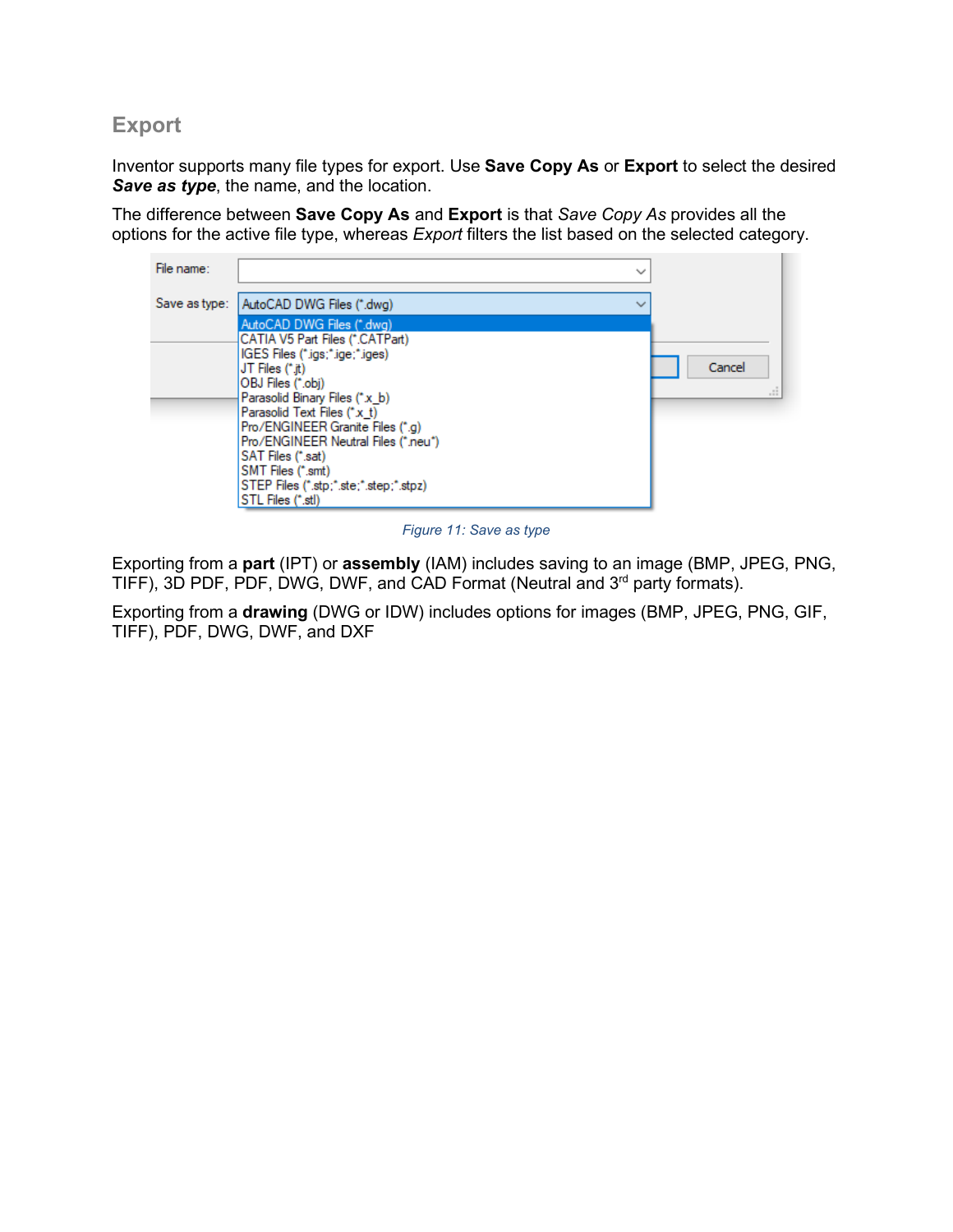# **The Tower of Power, Too Sweet to be Sour**

### **AutoCAD Documentation**

Using AutoCAD's layout tools, you can generate base views, projected views, section views, and detail views of existing solid and surface models, **as well as models created with Autodesk Inventor!**

The views remain associative to the originating objects, meaning changes to the models propagate to the drawing views as well.

The Base view, as the name suggests, sets the base, or initial, view of the model within the layout. This view becomes the base which you create other views from. To build a base view, use the File option to select an Inventor file.

With the views created in AutoCAD the full suite of dimensioning and annotation tools are available for detailing the drawing.

### **AutoCAD Mechanical Inventor Link**

Within AutoCAD Mechanical use the Inventor Link feature to associatively link an Inventor model to your AutoCAD Mechanical drawing as a 3D model within model space. With the link established generate 2D drawings and use AutoCAD Mechanical's dimensioning and annotation tools to detail the Inventor model.

The link extracts parametric dimensions, iProperties, and thread/hole information:

- The parametric dimensions are available for display on the drawing views
- iProperties are available to populate the bill of materials / parts list
- Use AMNOTE to intelligently annotate the thread and hole features contained in the model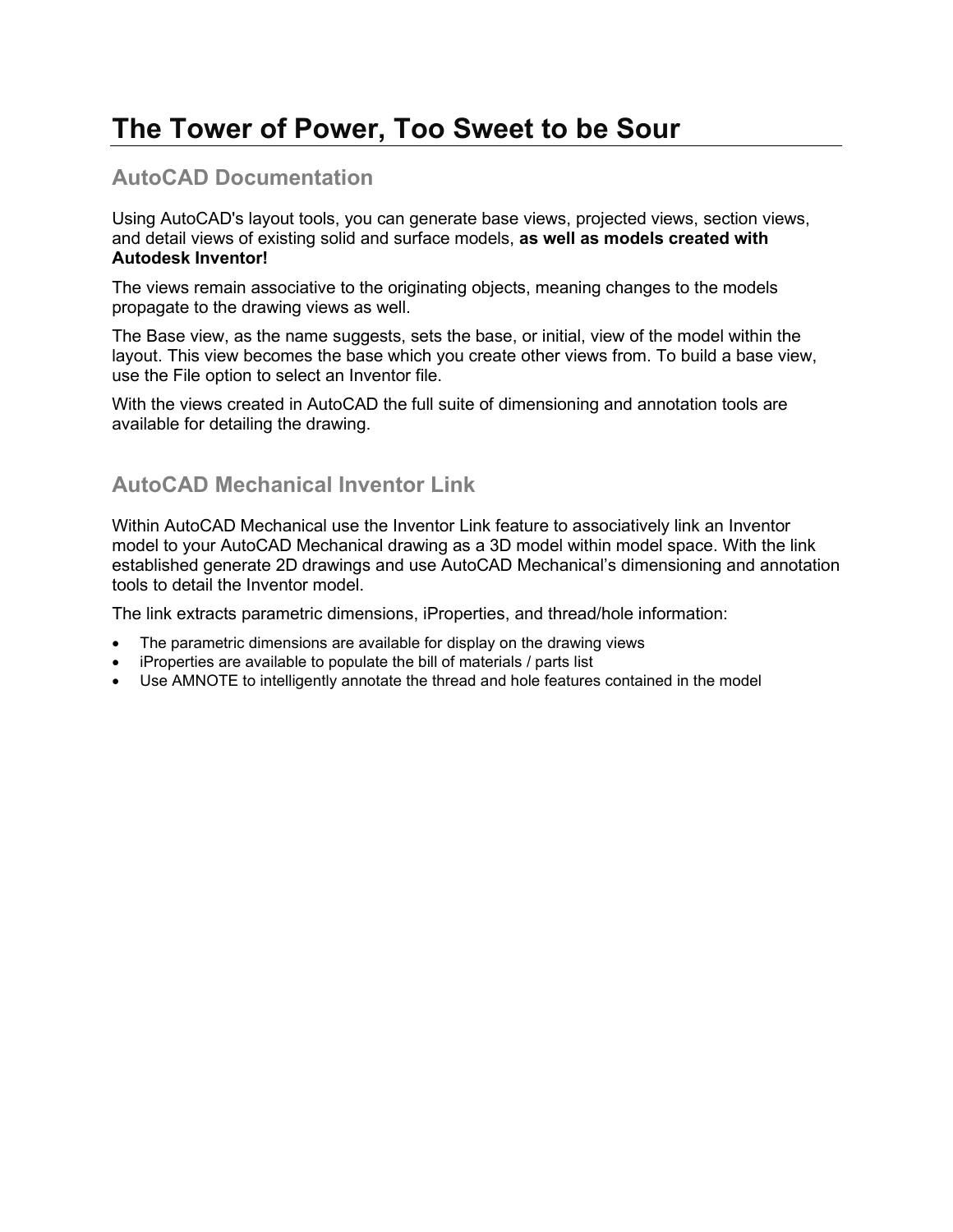## **Images (Decals and Sketches)**

Inventor's **Decal** feature using an image and wraps it to selected model faces.

From within a sketch, insert the image. Inventor supports BMP, JPG, and PNG. By using the Link option, changes to the image reflect within your Inventor model.

![](_page_14_Figure_3.jpeg)

*Figure 12: Decal an Image*

You can position the image and manipulate its size using sketch dimensions and constraints.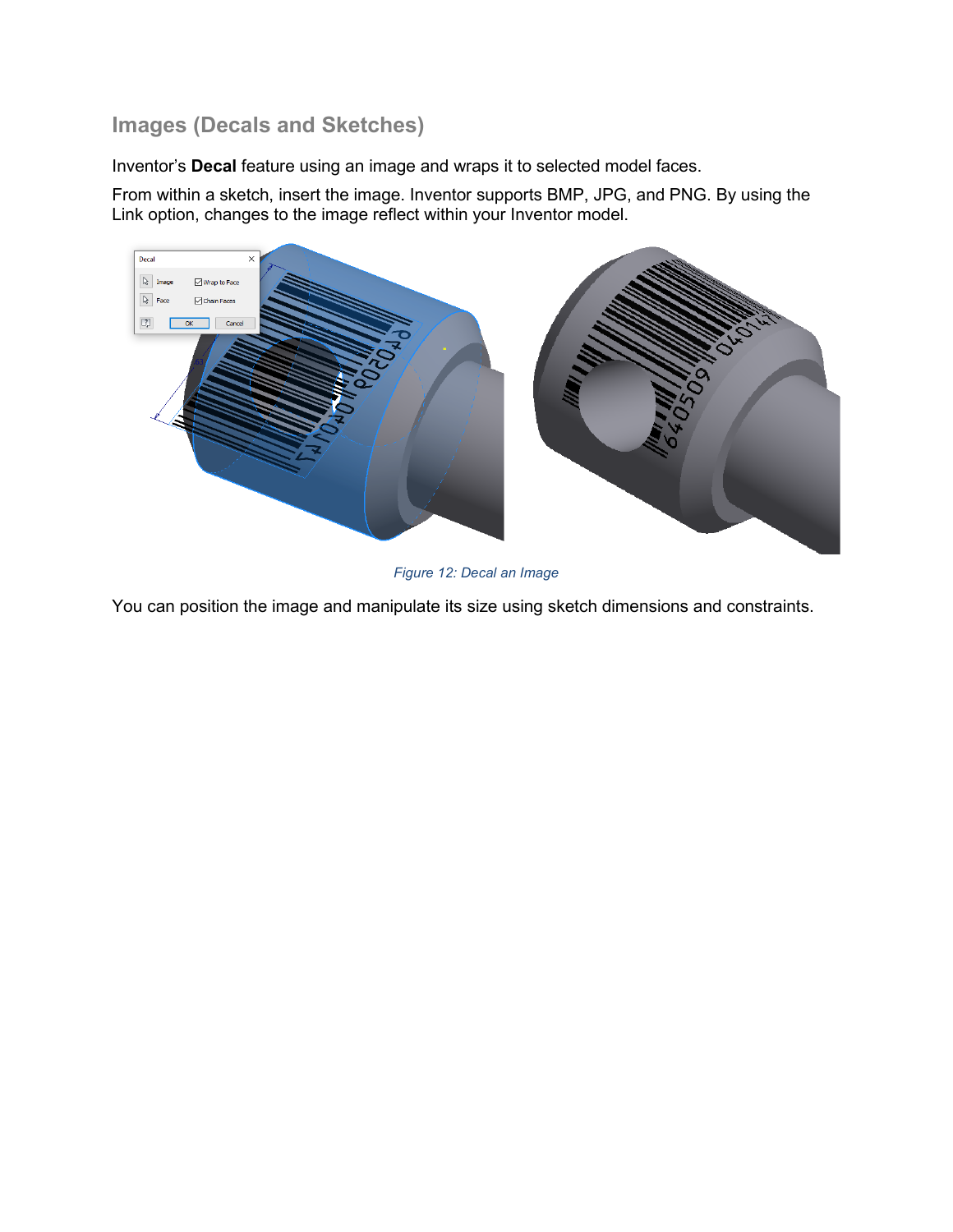### **Point Clouds**

As a large collection of points, **Point Clouds** represent existing structures or the surfaces of objects. Each point is defined by an X, Y, Z coordinate and are acquired by a 3D scanning device. **Point clouds** will typically contain thousands, if not millions of points to represent the object correctly.

**Point clouds** are derived from the raw data obtained by 3D scanning an object. Inventor does provide tools for processing raw data. Therefore, before attaching a point cloud, process and index the raw data using **Autodesk Recap**. Many of the Autodesk Industry Collections include **Recap Pro.**

**Recap** converts the raw point into scan files (RCS files) or project files (RCP files) that reference multiple RCS files. Additionally, Recap segments the point data into groups.

Inventor allows for the attachment of point clouds. Use the point cloud as a guideline, providing real-world context. Using **Attach Point Cloud** browse for and select a point cloud scan (RCS) or project file (RCP). Pick a point within the graphics window to place the point cloud.

| <b>Attach Point Cloud</b>           |            |          |                               |                  | ×             |                                                                      |
|-------------------------------------|------------|----------|-------------------------------|------------------|---------------|----------------------------------------------------------------------|
| Offset from Origin                  |            |          | Rotate along Axis             |                  |               |                                                                      |
| □ Insert at Origin                  |            |          |                               |                  |               | Use the <b>Insert at Origin</b> option to                            |
| X Offset:                           | $0.000$ in |          | X Angle:                      | 0 <sub>deq</sub> | $\rightarrow$ | locate the cloud at $0.00$ or use the $X$ ,                          |
| Y Offset:                           | $0.000$ in |          | Y Angle:                      | 0 deg            | $\rightarrow$ | Y, Z offset values to move the cloud                                 |
| Z Offset:                           | $0.000$ in |          | Z Angle:                      | 0 <sub>deg</sub> | $\,$          | to a point relative to the origin.                                   |
| Adjust density<br>Density gradient: |            | 5        |                               |                  |               | Use the options to adjust the scale<br>and rotation.                 |
| Attached points:                    |            | 0.000000 | Million                       | . <del>.</del>   |               | Use the <b>Density gradient</b> to adjust                            |
| Maximum allowed points:             |            | 4.999172 | Million                       | .                |               | the point cloud's density, increasing                                |
| Scale:                              | 1.0        |          |                               |                  |               | or decreasing the number of points<br>displayed and available within |
| $\boxed{?}$                         |            |          |                               | OK               | Cancel        | Inventor.                                                            |
|                                     |            |          | Figure 13: Attach Point Cloud |                  |               |                                                                      |

With the point cloud attached, a node appears within the browser. *Right-click* on the node and select **Edit Attached Data** to relaunch the Attach Point Cloud dialog and adjust the inserted data.

| Manage                                         | <b>Box Crop</b> removes a selected portion of the point cloud. Use<br><b>Uncrop</b> to restore the point cloud to its uncropped state. |
|------------------------------------------------|----------------------------------------------------------------------------------------------------------------------------------------|
| <b>Box Crop +</b><br>6)<br>Navigator<br>Attach | Use the <b>Navigator</b> to manage the visibility of point clouds and<br>their groups.                                                 |
| Cloud Point +<br>Point Cloud                   | Cloud Point creates a work point coincident with a selected point<br>cloud vertex.                                                     |
| Figure 14: Point Cloud Panel                   | Cloud Plane extracts (creates) a work plane from a series of<br>selected cloud vertices.                                               |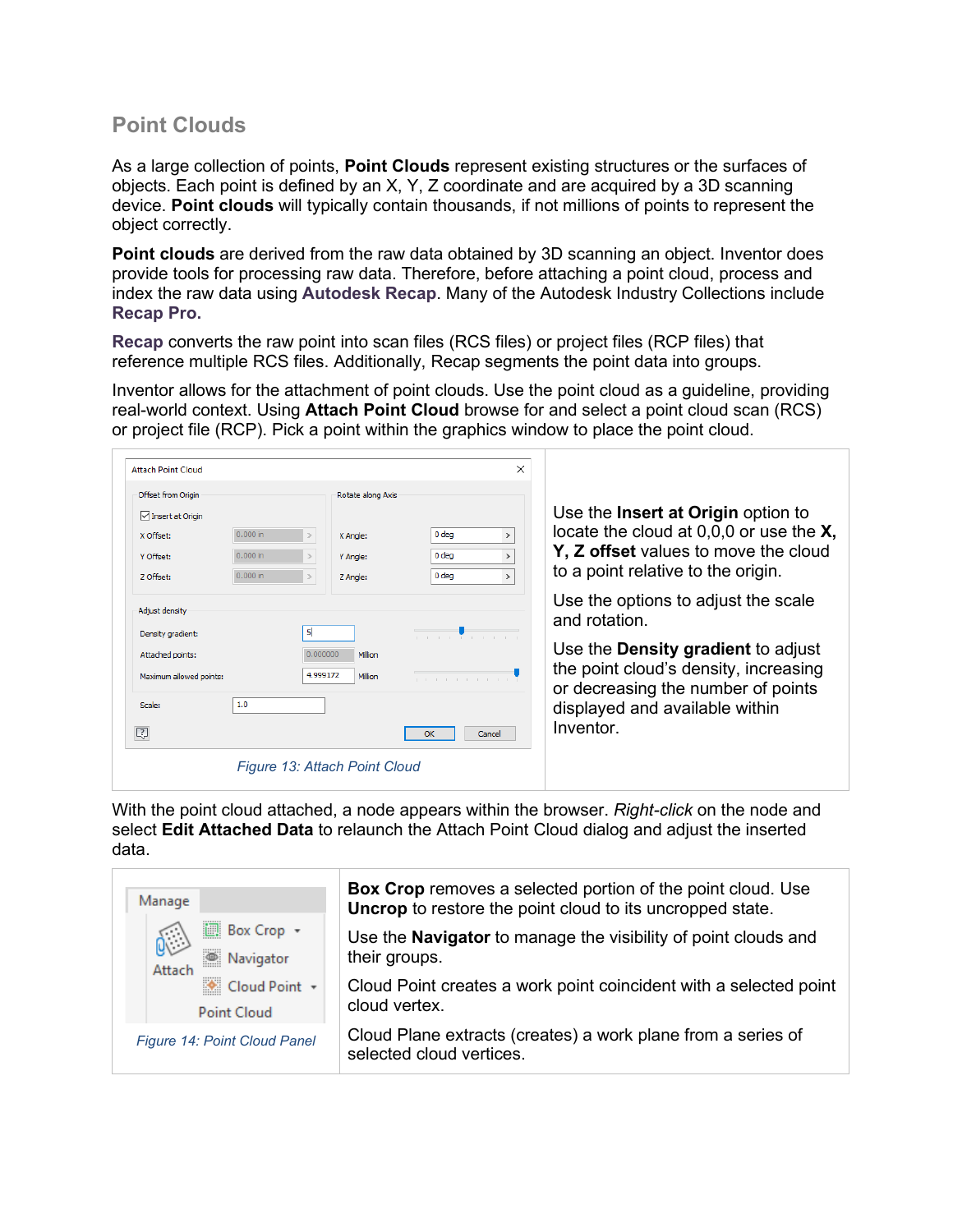### **To 3DS Max**

**3DS Max** imports Inventor parts (IPT) and assemblies (IAM) natively, without the need to use an intermediate file. The import is a conversion, meaning with changes to the model within Inventor means a new import into 3DS Max.

If the Inventor models utilize materials from the Shared Autodesk Material Library, the materials translate into 3DS Max.

### **DWF (Markup)**

Within Inventor open a marked-up DWF/DWFx to overlay the markups over the 3D model.

| Mounting Bracket_rev1.dwfx<br>Drawing - Mounting Bracket - Sheet:1<br>Consider adding 4 more brackets<br>$\rightarrow$ Freehand 1<br><b>?</b> Freehand 2<br>Repeat Application Options<br>$\rightarrow$ Free<br>Zoom To Markup<br><b>Q</b> Free<br>Markup Status<br>Properties<br>Help Topics<br>Figure 15: Markup Browser | $<$ None $>$<br>Ouestion<br>✓<br>For Review<br>Done | The <b>Markups browser</b> displays the markup<br>set in the tree view. You select the markups<br>to view, see their status, and adjust the<br>status.<br>To save the changes to the markups right-<br>click the DWF root not and select Save<br><b>Markup History.</b><br>To republish the DWF markup, right-click the<br>DWF root node and select Republish<br><b>Markup Sheets.</b> |
|----------------------------------------------------------------------------------------------------------------------------------------------------------------------------------------------------------------------------------------------------------------------------------------------------------------------------|-----------------------------------------------------|----------------------------------------------------------------------------------------------------------------------------------------------------------------------------------------------------------------------------------------------------------------------------------------------------------------------------------------------------------------------------------------|
|                                                                                                                                                                                                                                                                                                                            |                                                     |                                                                                                                                                                                                                                                                                                                                                                                        |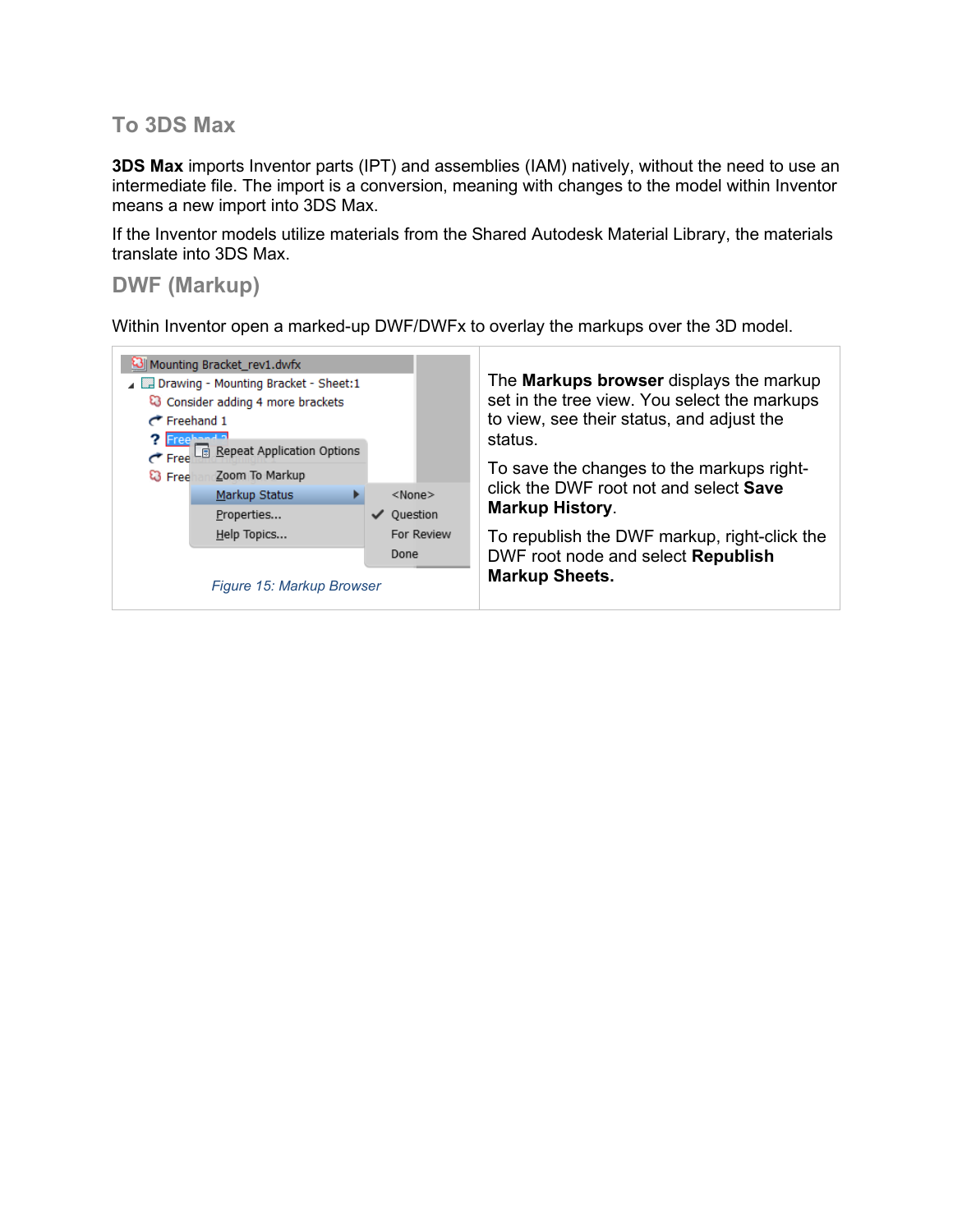# **Revit**

## **Inventor-to-Revit**

Typically, your Inventor models contain more information than required within the Revit BIM model. The *Inventor-to-Revit workflow* removes manufacturing or non-required geometry, creating a construction level of detail Revit Family (RFA). You want to remove intellectual property (IP), details not required by the consumer (i.e. Revit users), and non-required features that overly complicate the model or do not significantly contribute to the visual presentation.

If wanting to create a **non-configurable assembly**, start by using Inventor's shrinkwrap tools to remove unnecessary components and/or features. This combines the components into a simplified singular part.

To generate the RFA (non-configurable or configurable):

- use the **BIM Content Environment** to generate **MEP connectors**, allowing for smart placement of the published model within the BIM model.
- use the UCS tool to specify product placement positioning
- use the Author Building Component tool to set product metadata, specify the orientation, and set the Omniclass title and number

#### TIPS:

- Label your shrinkwrapped substitute BIM. If you decide to publish the BIM model with Configurator 360 the substitute must be called BIM
- Add a custom iProperty *RevitFamilyTypeName* and set the value to the desired family type name within Revit.

The BIM Content environment authors and publishes components so that you can use them with AutoCAD and Revit. Both these applications contain purpose-built building design and construction tools for documenting MEP information.

Publishes 2D and 3D design data as:

- As Revit geometry (RFA)
- As Industry Foundation Classes (.IFC)
- As Autodesk Exchange (ADSK)

#### **What is OmniClass?**

*"Construction Classification System (known as OmniClass™ or OCCS) is a classification system for the construction industry. OmniClass is useful for many applications, from organizing library materials, product literature, and project information, to providing a classification structure for electronic databases."*

For more about OmniClass, go to [http://www.omniclass.org](http://www.omniclass.org/)

#### **Revit Interoperability**

Within Inventor use **Place Component** to import **Revit Projects** (.rvt) and place the model within your assembly. The imported model adds mass and volume to your assembly and is useable for constraining other components.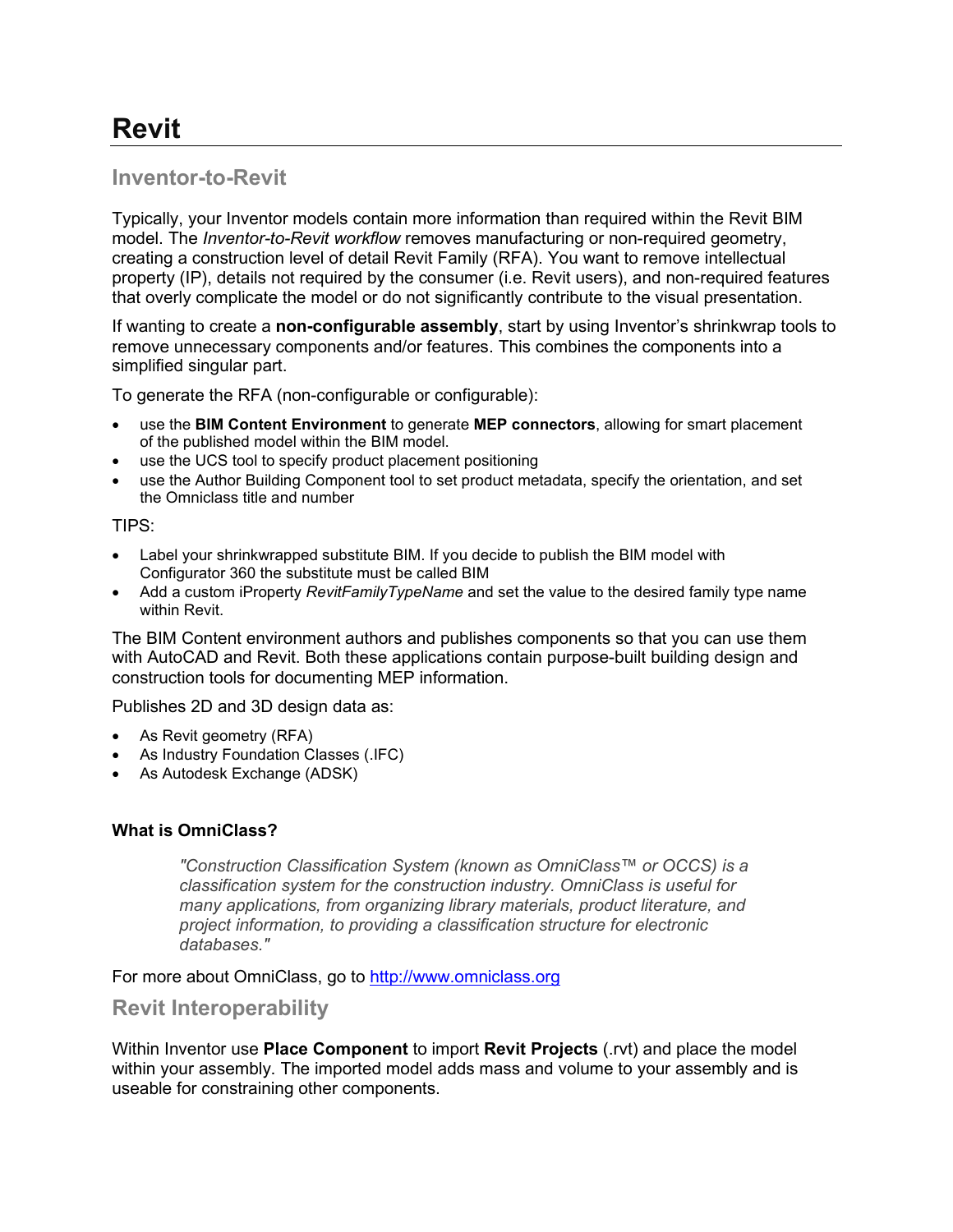# **Fusion 360**

Fusion 360 is a cloud-based CAD/CAM tool developed for collaborative product development merging industrial design, mechanical engineering, and machine tool programming into one software solution. Many consider Fusion 360 Inventor's little brother, as Inventor is the older (more mature) application whereas Fusion 360 is the up-and-coming design application.

#### **Fusion-to-Inventor**

Export Fusion designs for use in Inventor by selecting **Export** (File menu) and choosing Autodesk Inventor as the export format. This generates assemblies (iam) and part (ipt). After the conversion there is no link between the original Inventor model and the new Fusion native model.

#### **Inventor-to-Fusion**

Using the **Data Panel** within Fusion 360 you can upload an Inventor model (IPT or IAM) and Fusion uses its cloud translation process to translate (convert) the design into the native Fusion 360 format.

After the conversion there is no link between the original Inventor model and the new Fusion native model.

To ensure you have all the required Inventor details utilize **Pack and Go** (File menu) to collect the assembly and all its children components into a singular location. Use this copied dataset to upload into Fusion 360.

#### **The Inventor-Fusion Connection**

From within Inventor, use AnyCAD to associatively reference Fusion 360 file. Like other data types, either place the file as a **Reference Model** or use the **Convert Model** option to convert the model into an Inventor component. When placing the Fusion 360 file as a **Reference Model**, changes to the Fusion 360 file automatically propagate to your Inventor assemblies.

The sharing of data between Inventor and Fusion 360 requires the **[Desktop Connector](https://knowledge.autodesk.com/support/revit-products/learn-explore/caas/CloudHelp/cloudhelp/ENU/CONNECT/files/GUID-847CE3FC-B26F-46B8-895E-5D825F4BD540-htm.html)**. This enables sharing the data between your local system (Inventor) and the cloud (Fusion 360).

In addition to the **Desktop Connector**, you require a **Fusion Team** account. Fusion Team provides a central workspace for sharing data.

#### **Fusion >>> Inventor**

From within Fusion 360 share the design with the appropriate **Team Hub.** Within Inventor, use Open or Place Component and browse to the **Fusion 360 Drive**. Select the Fusion 360 design (.fusiondesign) to open it or place it within Inventor.

#### **Inventor >>> Fusion**

To associatively use Inventor data within Fusion start by saving your Inventor model (and its children) via the **Desktop Connector** to your Fusion Team Hub.

From within Fusion 360, you can then open the Inventor model and the file is translated and linked. You will not have access to the original Inventor features (extrudes, revolves, etc.) but do have the ability to direct edit the geometry. You can place it into your Fusion assemblies and constrain other components to it.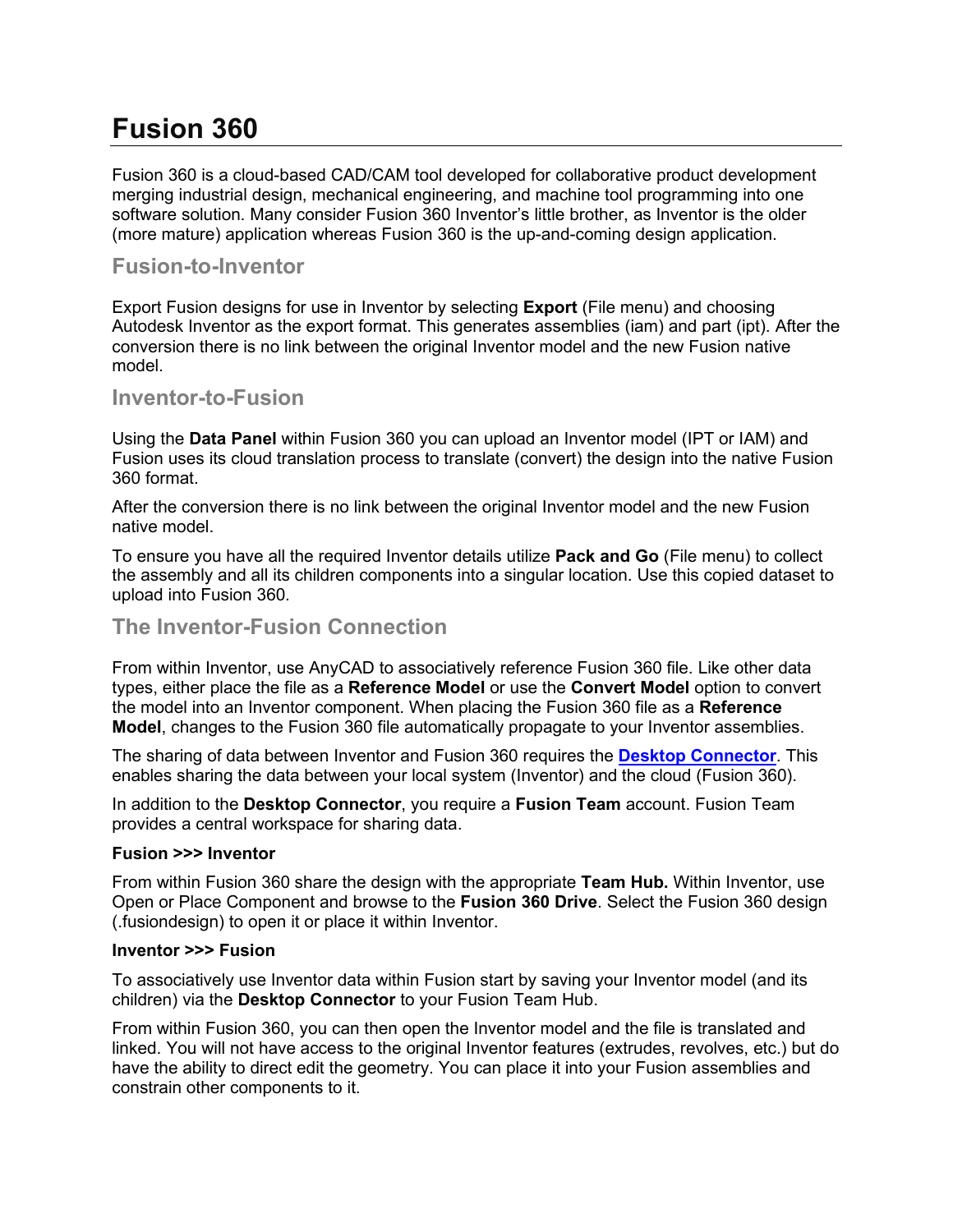# **And That's the Bottom Line**

### **Shared Views**

Utilize **Shared Views** to publish a visual representation of your model to the cloud and allow others to review and comment on your design. You are not sharing the model itself, but a viewable representation, protecting your model. This **Shared View** technology is common across the Autodesk product line and functions the same regardless the application used.

Inventor generates a shareable link, which you share with others to provide them access. The collaborator, the one you are sharing the view with, does not require Inventor or another CAD application as they view it within a browser using the **[Autodesk Viewer](https://viewer.autodesk.com/)**. The **Shared View** is accessible on any web-enabled device, including desktops, tablets, or mobile device.

![](_page_19_Picture_4.jpeg)

*Figure 16: Autodesk Viewer*

While accessing **Shared Views**, the collaborator can view, review, measure, comment, and markup on the drawing. The comments and markups added to the view are accessible within AutoCAD. The shared view automatically expires after 30 days, by default.

Prior to creating a **Shared View**, you must first log into your Autodesk account. If the feature is not available, your Subscription Administrator may have disabled it.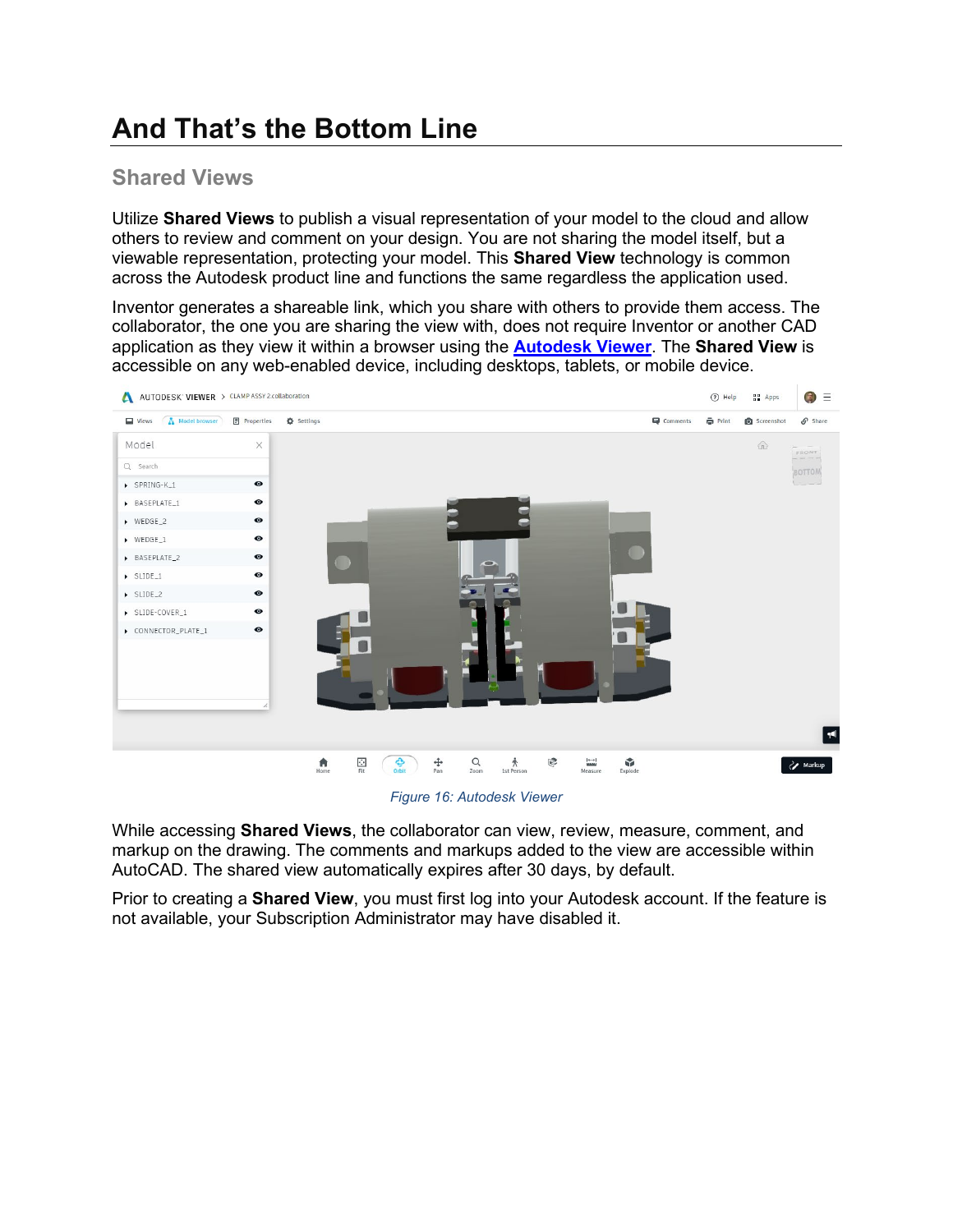![](_page_20_Picture_0.jpeg)

Initiate the process from the **Share section** of the **File Menu** or from the **Collaborate Ribbon ta**b. This is available for parts (IPT), assemblies (IAM), and drawings (IDW/DWG). This launches the **Shared Views browser.**

The **Shared Views browser** lists all previously shared views and allows you to create new shared views.

Within the **Shared View browser**, select **New Shared View** to generate a new view. In **the Share View dialog**, specify the name of the view. Within the options specify to hide Component Names and Part Properties.

Use the **Refresh** button to retrieve the latest comments and other information from the cloud.

Every view display as a thumbnail with information including the title, the date created, its expiration date, and the number of attached comments.

Use the options menu (…) on each view to perform various operations including:

- **View in browser** launches the view in the Autodesk Viewer
- **Copy Link** copies the link to the clipboard, allowing you to share with others
- **Extend** resets the expiration date for another 30-days
- **Delete** deletes the view, meaning shared links no longer works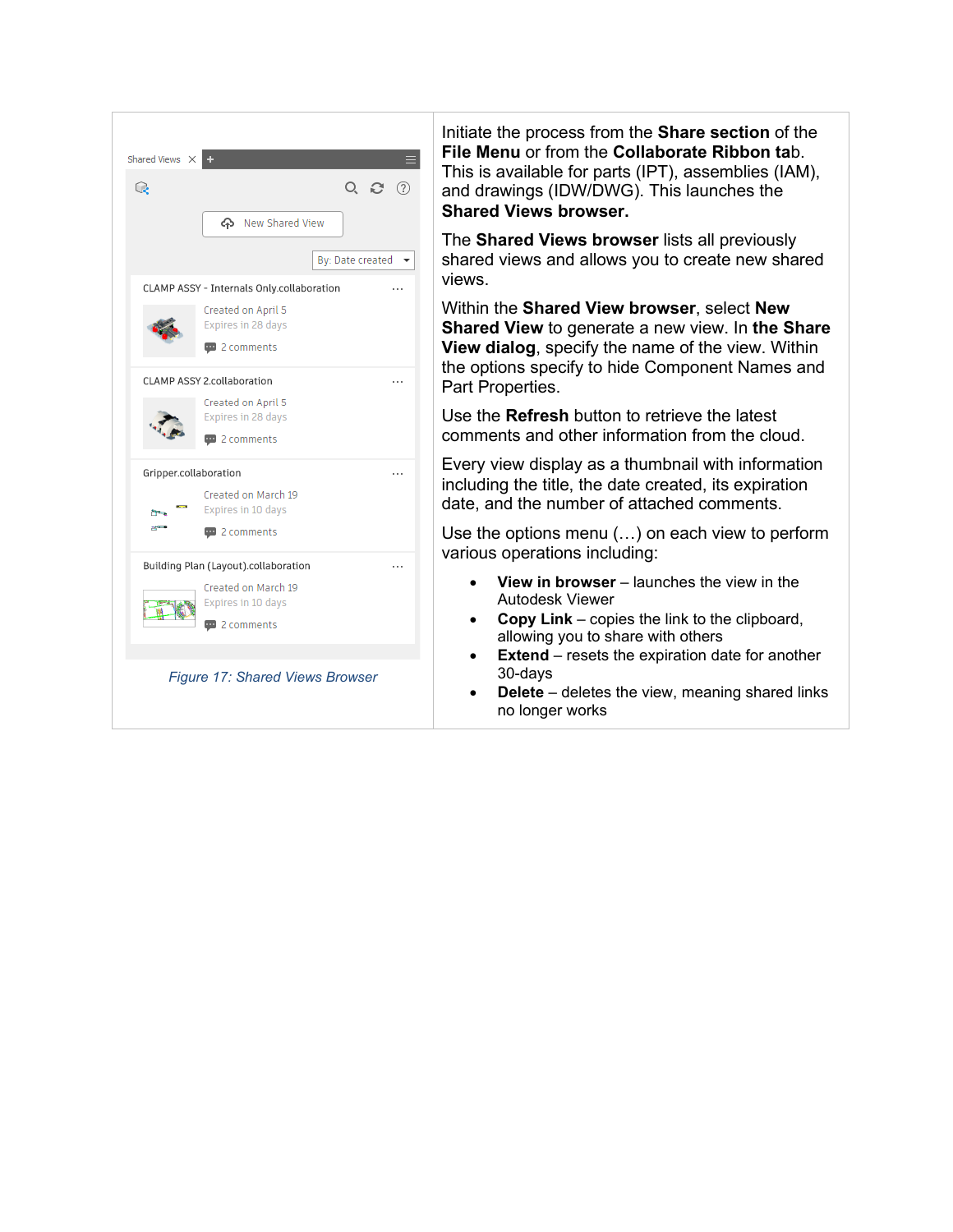**PDF**

PDF is the de-facto standard for the exchange of information, traditionally 2D but recently 3D models as well.

Inventor supports the export of parts, assemblies, and drawings to PDF (2D). When exporting the 3D model to PDF it captures the current view and component/feature visibility and provides no options for defining other export parameters.

When exporting to PDF from a drawing (DWF or IDW) use the Options to define the print range (sheets to include), the vector resolution, and settings to export all objects as black and remove object line weights.

| <b>PDF Drawing</b>                                                                |                                                                                                |
|-----------------------------------------------------------------------------------|------------------------------------------------------------------------------------------------|
| Print range<br>Current sheet<br>All sheets<br>Sheets in range:<br>From<br>То<br>1 | Settings<br>All colors as black<br>Remove object line weights<br>Vector resolution:<br>400 DPI |
| Print excluded sheets                                                             | ○ Display Published File in Viewer                                                             |
|                                                                                   | OK<br>Cancel                                                                                   |

*Figure 18: PDF Drawing Options*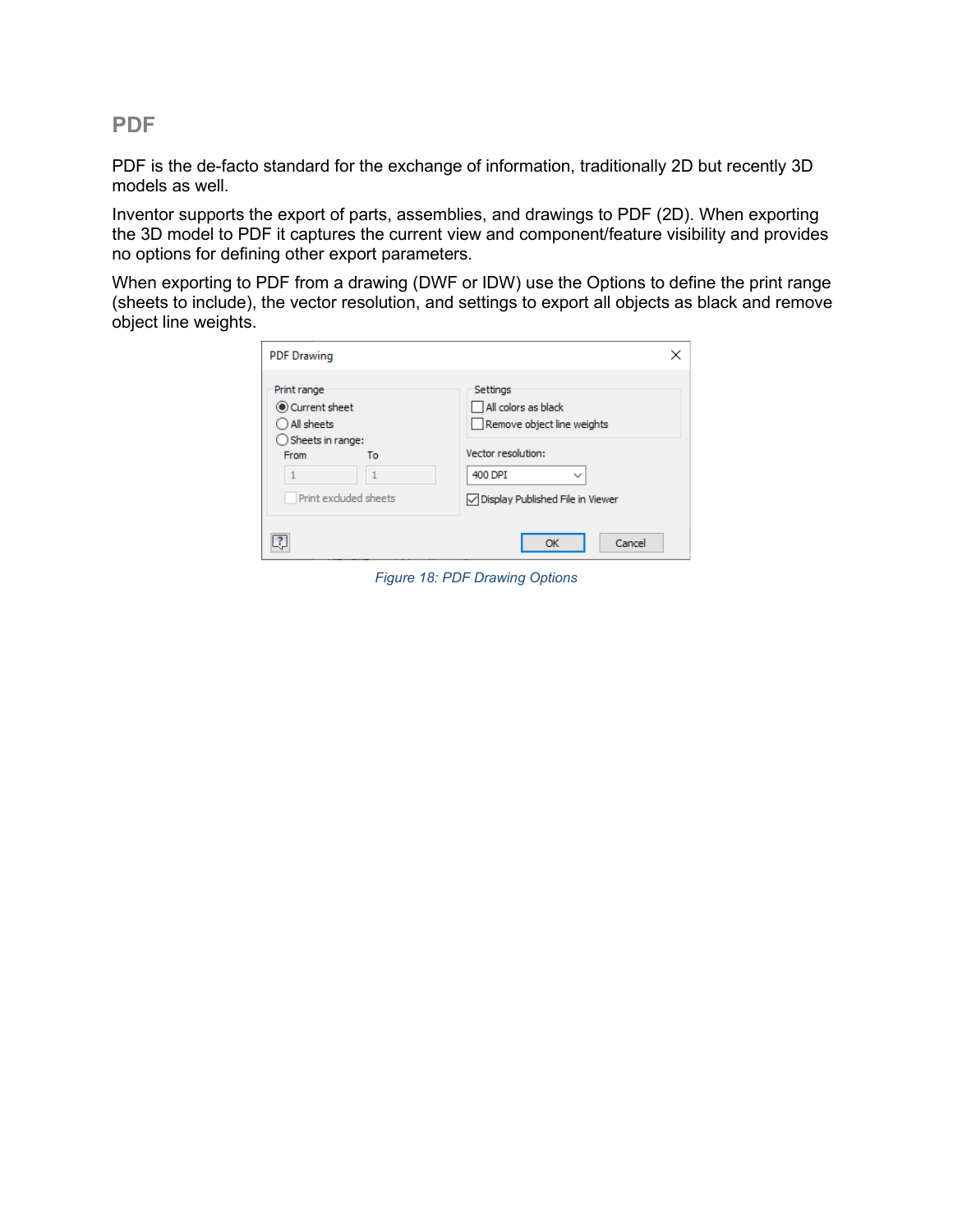Prior to publishing the model to a 3D PDF create **Design View Representations** to effectively communicate the information. You should manage component/work feature visibility and the display of 3D annotations with the View Reps.

You will find **3D PDF** in the **Export section** of the **File menu.**

Within the **Publish 3D PDF dialog** specify:

- the **iProperties** to include
- the **Design View Representations** for inclusion
- the **Visualization Quality** the higher the resolution the more details but also the larger the file size
- the **Export Scope** either all components (regardless their visibility) or just the visible components within the View Rep.
- the **Template**
- the **File Output Location**

Use the **Attachments options** to generate and include a STEP file with the PDF, useful in providing a downloadable neutral format file with the PDF.

| Publish 3D PDF                                                                                                                                                                                                                                                                                                                                                                            | ×<br>□                                                                                                                                                                                                                                                                                     |
|-------------------------------------------------------------------------------------------------------------------------------------------------------------------------------------------------------------------------------------------------------------------------------------------------------------------------------------------------------------------------------------------|--------------------------------------------------------------------------------------------------------------------------------------------------------------------------------------------------------------------------------------------------------------------------------------------|
| Powered by Anark Core™                                                                                                                                                                                                                                                                                                                                                                    |                                                                                                                                                                                                                                                                                            |
| <b>Properties</b><br>◢ ✔<br><b>Summary Information</b><br>$\checkmark$<br>Title<br>√ Subject<br>$\sqrt{}$ Author<br>$\sqrt{\phantom{a}}$ Keywords<br>$\sqrt{}$ Comments<br>$\sqrt{}$ Last Saved By<br>$\sqrt{}$ Revision Number<br><b>Document Summary Information</b><br>⊿ I√<br>Category<br>✓<br>Manager<br>✓<br>$\blacktriangledown$ mm<br>مستد محب<br>$\square$ mm<br>$\sqrt{ }$ 1000 | <b>Design View Representations</b><br>Master<br>✓<br>robertsp<br>Administrator<br>∣√∣<br>hassen<br>✓<br>$\overline{\mathsf{v}}$<br>ruthera<br>$\sqrt{\phantom{a}}$ robertsp1<br>Administrator1<br>⊻<br>√<br>hassen1<br>ruthera1<br>◡<br>$\blacktriangledown$ mm<br>$\blacktriangledown$ mm |
| <b>Visualization Quality</b><br><b>Medium</b>                                                                                                                                                                                                                                                                                                                                             | <b>Export Scope</b><br>If Limit to entities in the selected Design View Representations<br>All entities                                                                                                                                                                                    |
| Template<br>C:\Users\Public\Documents\Autodesk\Inventor 2020\Templates\en-US\Sample Part Template.pdf<br><b>File Output Location</b><br>F:\ Vault Working Folder\Designs\Tutorials\tutorial files\Assembly FEA 1\analyze-2.pdf                                                                                                                                                            | $\checkmark$<br>$\cdots$<br>m.                                                                                                                                                                                                                                                             |
| View PDF when finished                                                                                                                                                                                                                                                                                                                                                                    |                                                                                                                                                                                                                                                                                            |
| <b>Attachments</b>                                                                                                                                                                                                                                                                                                                                                                        |                                                                                                                                                                                                                                                                                            |
| Generate and attach STEP file<br>Options                                                                                                                                                                                                                                                                                                                                                  |                                                                                                                                                                                                                                                                                            |
| Attachments                                                                                                                                                                                                                                                                                                                                                                               |                                                                                                                                                                                                                                                                                            |
| $\overline{\mathbf{2}}$                                                                                                                                                                                                                                                                                                                                                                   | <b>Publish</b><br>Cancel                                                                                                                                                                                                                                                                   |

*Figure 19: Publish 3D PDF*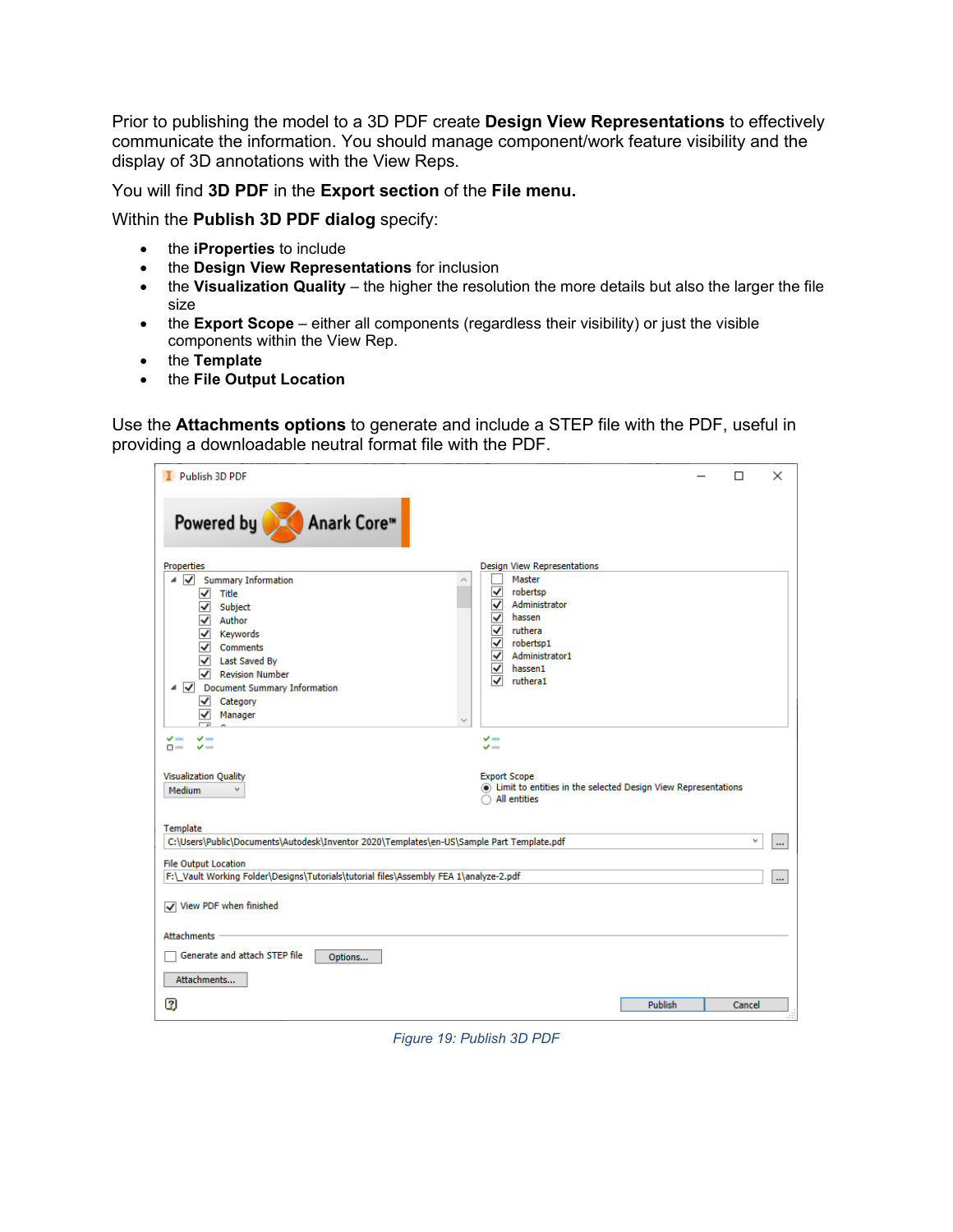#### **DWG/DXF**

Use the DWG export feature to generate AutoCAD drawings, either containing 3D models (from parts or assemblies) or 2D geometry (from DWG or IDW).

When exporting to AutoCAD DWG from a part or assembly the options allow you to specify the type of information to include (solids, surfaces, and sketches) the DWG version.

| DWG File Save As Options<br>×             |          |              |  |  |
|-------------------------------------------|----------|--------------|--|--|
| Object Types to Export                    |          |              |  |  |
| $\triangledown$ Solids                    | Surfaces | √ Sketches   |  |  |
| Version<br>AutoCAD 2018 DWG Files (*.dwg) |          |              |  |  |
| $\overline{2}$                            |          | Cancel<br>ОК |  |  |

*Figure 20: DWG Save As Options*

When exporting from a drawing (DWG or IDW) you create an AutoCAD drawing (DWG) or a DXF. Use the Options to set the AutoCAD file version, the sheets to include, the data scaling, the visual fidelity, and an optional AutoCAD Template.

Note, DXF is only available from the Save Copy As dialog.

| <b>Export Destination</b>                                                                                                                                         | ×                                                                                                                                                                                                                                                                                    |
|-------------------------------------------------------------------------------------------------------------------------------------------------------------------|--------------------------------------------------------------------------------------------------------------------------------------------------------------------------------------------------------------------------------------------------------------------------------------|
| Source Data<br><b>∞</b> All Sheets<br>Sheet: 1<br>$\mathsf{I}$ $\mathsf{H}$ Sheet2:2                                                                              | <b>Export Options</b><br>Data Scaling<br>Base View Scale - Model Space<br>$\checkmark$<br>All geometry scaled based on the first base view size.<br>Views of matching scale will be full scale (1:1). Sheet data<br>scaled to maintain position. All data created in model<br>space. |
| Model Geometry Only<br>$\frac{1}{2}$ and $\frac{1}{2}$ and $\frac{1}{2}$ and $\frac{1}{2}$ and $\frac{1}{2}$ and $\frac{1}{2}$<br>uge-<br>State and a<br>Film and | ◯ Best Visual Fidelity<br>Closest AutoCAD Mapping<br>Mapping Options<br>AutoCAD Template File<br>$\overline{\mathbf{2}}$<br>Save Configuration                                                                                                                                       |
| $\overline{\mathcal{L}}$<br>$<$ Back                                                                                                                              | Finish<br>Cancel<br>Next                                                                                                                                                                                                                                                             |

*Figure 21: DWG Export Options*

The exported DWG or DXF is not associative with the Inventor drawing, meaning subsequent changes within Inventor will NOT be applied to the AutoCAD drawing.